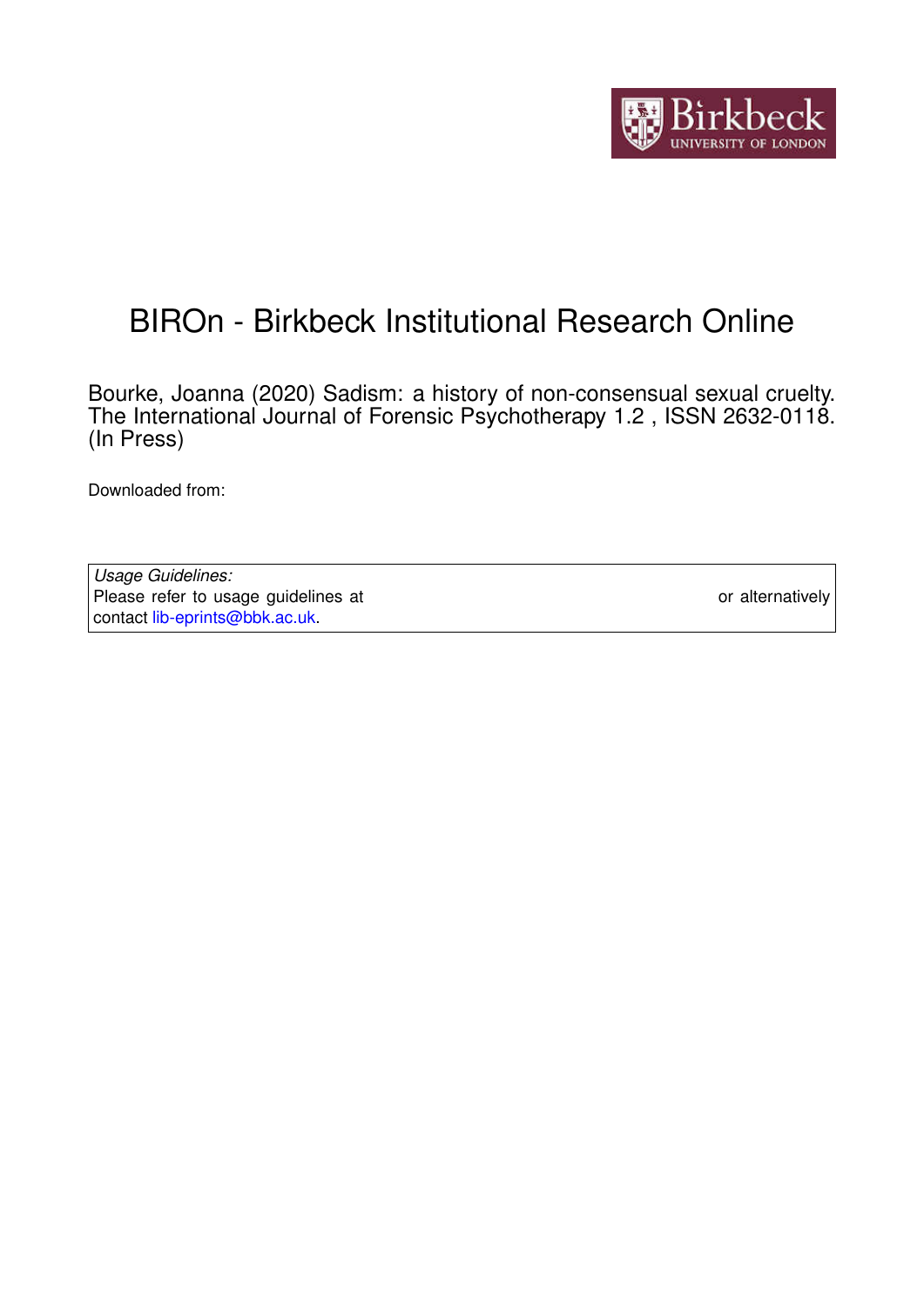## *Sadism:*

## *A History of Non-Consensual Sexual Cruelty*

#### Author: Joanna Bourke

### *Abstract*

Sadism is a concept that is applied to rape-torture and rape-murder as well as the pleasures of consensual sadomasochism. From the 1890s, forensic psychiatrist Richard Von Krafft-Ebing was responsible for popularizing the term. This article explores Krafft-Ebing's understanding of the "degenerative" sadist and looks at how popular and psychiatric ideas changed over the century. Why did it quickly become a common term in society? Why was sadism regarded as a "perversion" of "normal" male sexuality? In forensic terms, one interesting thing about invention of sadism is why it needed to be coined in the first place. What was it about the *sexual* that necessitated a different category?

Keywords: non-consensual sadism, Krafft-Ebing, heterosexuality, degeneration, history

In *Philosophy in the Bedroom* (1795), the Marquis de Sade reflected on a sexual perversion that was later named after him: sadism. "Cruelty", he claimed is "very far from being a vice" because it is "the first sentiment Nature injects in us all. The infant breaks his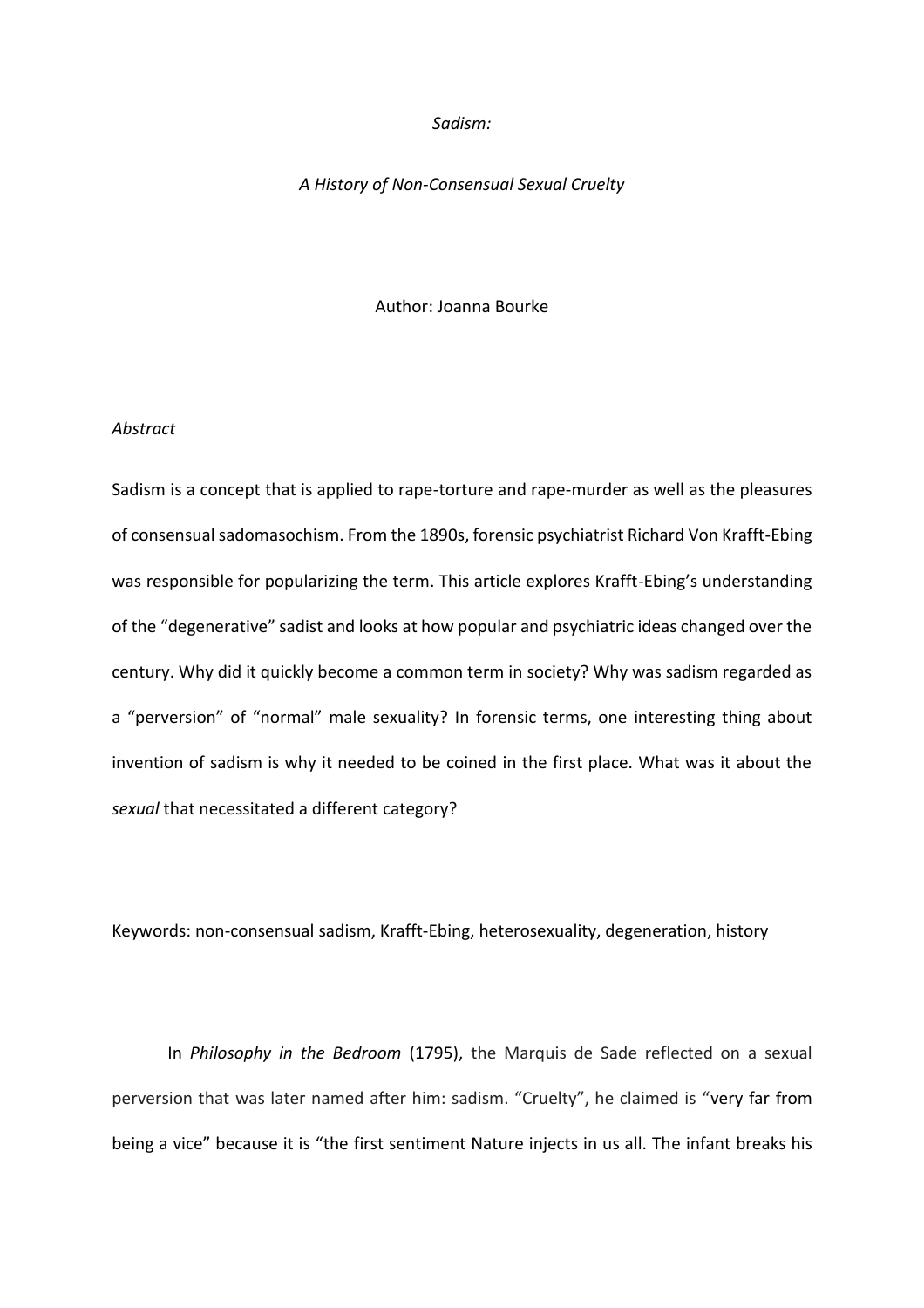toy, bites his nurse's breast, [and] strangles his canary long before he is able to reason". While insisting that extreme aggression directed towards others is "natural" to "us all", he goes on to say that sexual violence is typically wielded by the masculine half of our species. The "debility to which Nature condemned women", he observed, "incontestably proves that the design is for man" who not only "enjoys his strength" but exercises it "in all the violent forms that suit him best, by means of tortures, if he be so inclined, or worse" (de Sade, 1795, p. 55). As a result of these words, rape-torture and rape-murder adhere to the Marquis' name. But so, too, do the pleasures of consensual sadomasochism.

Within a few decades after the publication of books such as *Justine* (1791) and *Philosophy in the Bedroom*, Sade's explosive depictions of sexual torture became an "ism" for the first time. In Pierre Claude Victoire Boiste's *Dictionnaire universel de la langue française, avec le latin et l'étymologies* (1835), "sadism" was defined as an "aberration épouvantable de la débauche; système monstrueux et anti-social qui révolte la nature (De Sade, nom propre)" (Boiste, 1835, p. 642).

However, the person most responsible for popularizing the concept was 46-year-old Austro-German forensic psychiatrist Richard Von Krafft-Ebing. His book *Psychopathia sexualis* (1886) has become a classic text, in part because he invented words such as "homosexuality", "exhibitionism", and "sadism". Krafft-Ebing identified certain acts as "sadistic" in the context of the sex crime panic of the late nineteenth century. In Krafft-Ebing's hands, sadism was less concerned with the fantasies of the Marquis de Sade but rather became tightly bound to the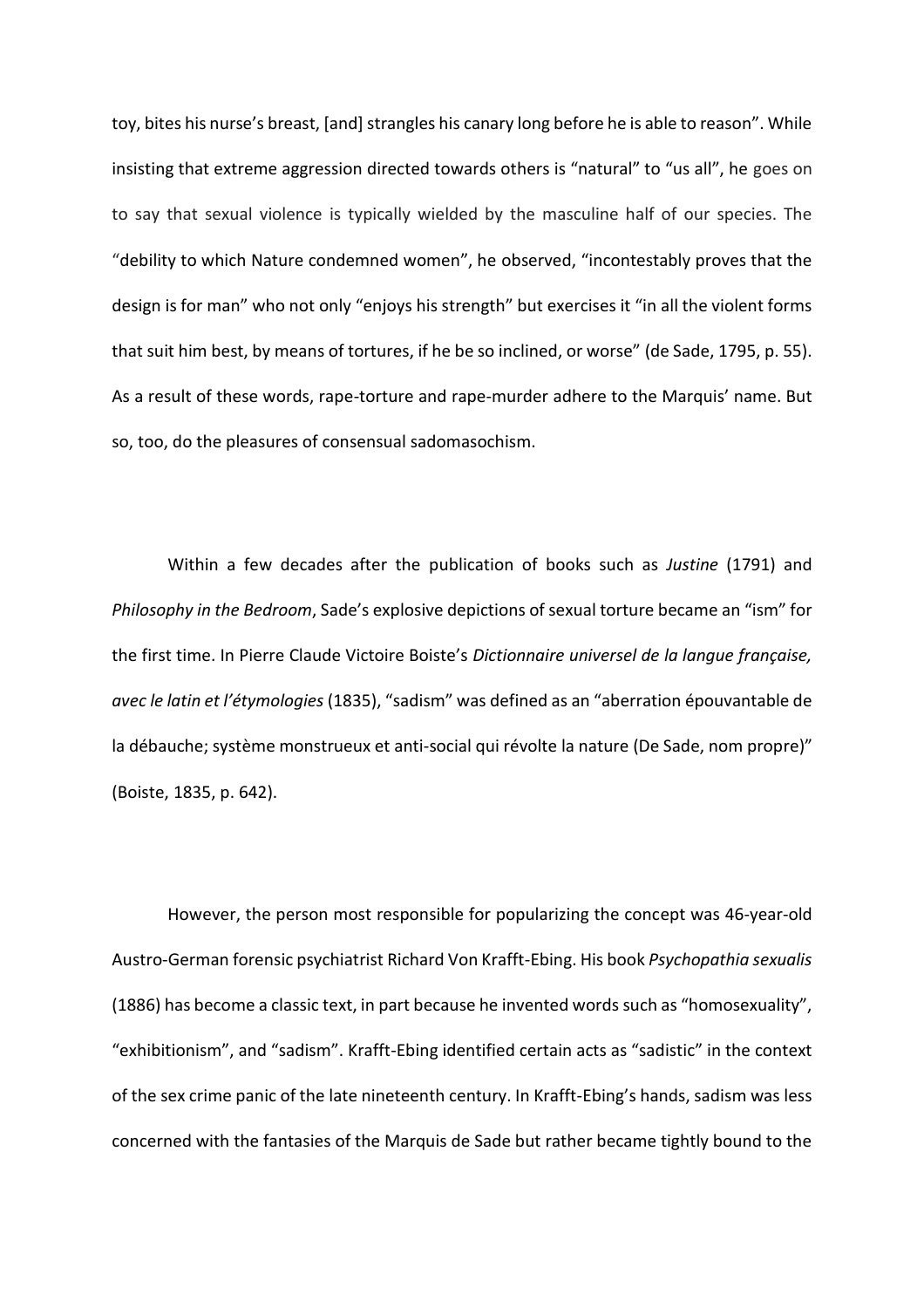brutal crimes of extremely violent people, such as the Whitechapel murderer ("Jack the Ripper"). In its first English translation in 1896, Krafft-Ebing devoted nearly fifty pages to sadism, "lust-murder", and "active cruelty and violence with lust".

Krafft-Ebing had not intended to popularise the term. He was writing for an elite audience and reverted to Latin when approaching anything particularly gruesome or sexual. Even so, many reviewers were disgusted. *The British Medical Journal*, for example, was sniffy. They admitted that they reviewed the book with great reluctance, questioning whether "it need have been translated" in the first place. "Anyone wishing to study the subject might just as well gone to the [German] original", they contended, noting that perhaps the *entire* text should have been rendered in Latin, "and thus veiled in the decent obscurity of a dead language". Admittedly, they conceded, "many morally disgusting subjects… have to be studied by the doctor and by the jurist, but the less such subjects are brought before the public the better" (Anon., Review, 1893, pp. 1325-326).

What was it that was so disgusting for the editors of *The British Medical Journal*, reluctant to review *Psychopathia sexualis*? In part, it was because the volume also dealt with other "perversions", specifically homosexuality. But Krafft-Ebing also broke a formidable taboo in giving a voice to people who revelled in cruel behaviours. In his case studies, sadists themselves can be heard accounting for their deeds, albeit in the language made available by Krafft-Ebing himself.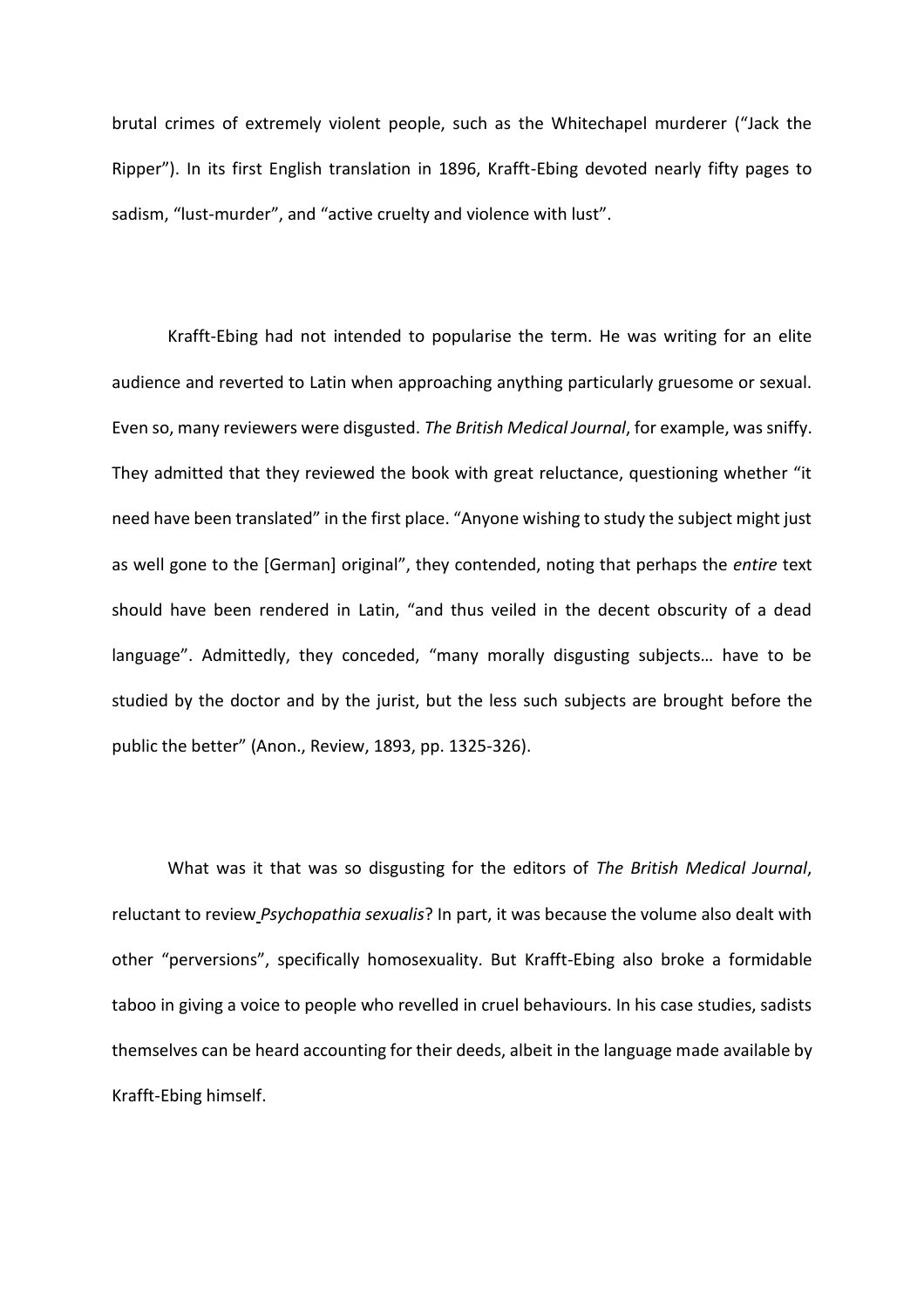What categories did Krafft-Ebing draw upon when he reached into the morass of his patients' lives and identified certain people as sadist? For Krafft-Ebing, sadists were degenerates, "psychopathic individuals", or people whose "defect of moral feeling" allowed normal, masculine, heterosexual cruelty to become "unbounded" (von Krafft-Ebing, 1984, p.59). He devoted only two pages to female sadists, describing them as suffering from "hyperexcitation of the motor sphere" (pp. 87-8). For Krafft-Ebing, "original ethical defect, hereditary degeneracy, or moral insanity" meant that the male sadist could not master his "perverse instinct" (p. 61). Krafft-Ebing illustrated the range of degenerative "soils" that led to this perversion. Sadists had mothers who suffered from "mania menstrualis periodica" or were "hysterical and neurasthenic". Their fathers, uncles, or other near relatives were insane, inebriates, syphilitic, epileptic, practised onanism, or experienced "homicidal impulses" (pp. 63 and 71). Sadists themselves were "weak"; they were "constitutionally neuropathic", exhibiting "several anatomical signs of degeneration" (p. 71). Their brains showed "morbid changes of the frontal lobes" or a "congenital arrest of development of the right frontal lobe" (pp. 63 and 66). They were also deficit in emotional responses: the sadists he examined "express no remorse", do not "show the slightest trace of emotion", or "never had pangs of conscience" (pp. 63-66).

Crucially, Krafft-Ebing regarded sadism as an extension of "normal" male sexuality. As he put it, sadism is nothing more than "an excessive and monstrous pathological intensification of phenomena… which accompany the psychical *vita sexualis*, particularly in males" (p. 60). For him, "physiological conditions" explain why "monstrous, sadistic acts" are more common in men than in women. He explained that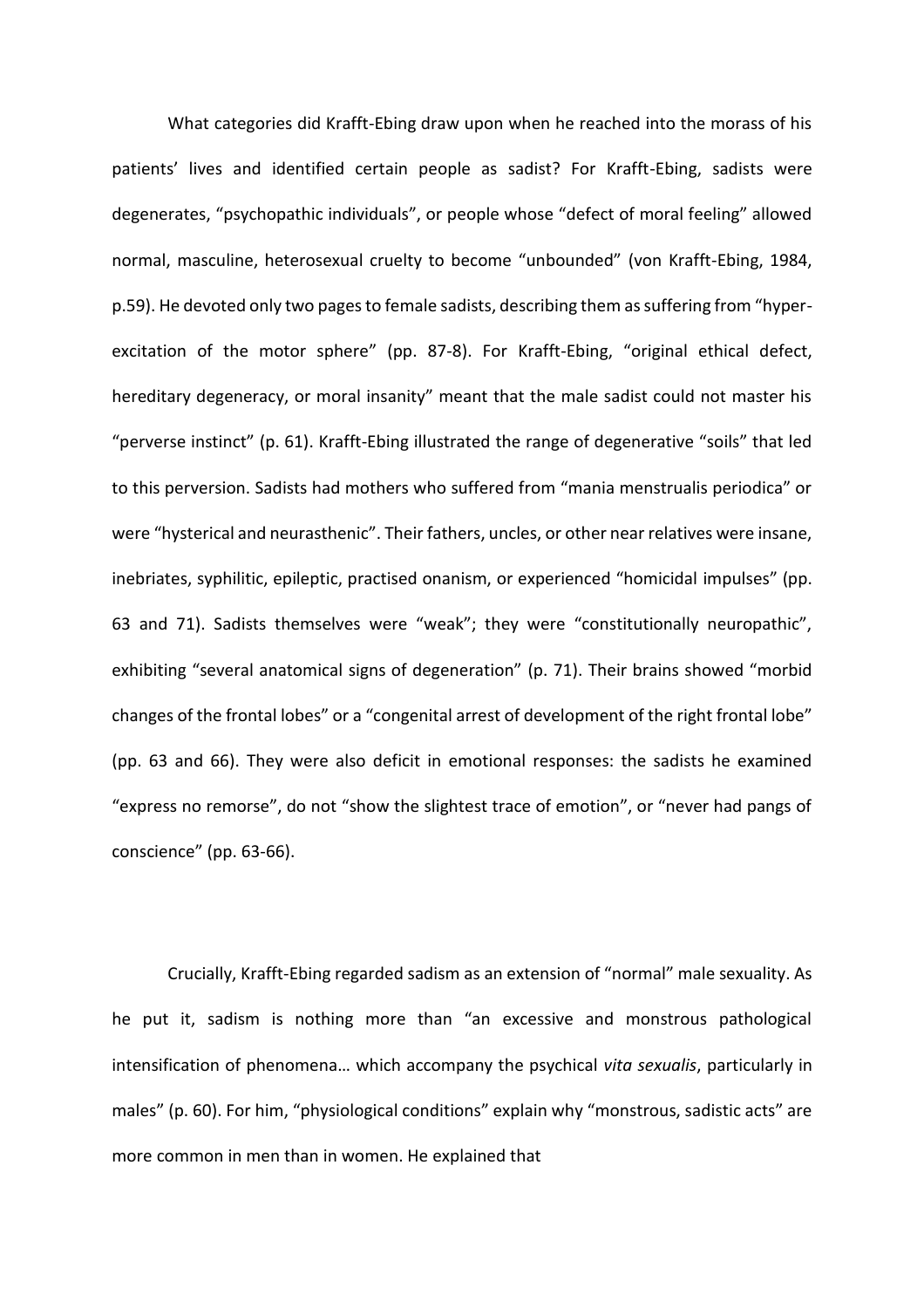In the intercourse of the sexes, the active or aggressive *role* belongs to man; woman remains passive, defensive. It affords a man great pleasure to win a woman, to conquer her…. Under normal conditions a man meets obstacles which it is his part to overcome, and for which nature has given him an aggressive character. This aggressive character, however, under pathological conditions, may likewise be excessively developed, and express itself in an impulse to seduce absolutely the object of desire, even to destroy or kill it(pp. 59-60).

In case readers didn't quite grasp his point, he drew their attention to the fact that, in "normal" sexual intercourse, "very excitable individuals" at "the moment of most intense lust" often bite and scratch their partners. Love is similar to anger, Krafft-Ebing explained. Both were "active (sthenic) [sic] emotions", that

> seek their object, try to possess themselves of it, and naturally exhaust themselves in a physical effect on it; both throw the psycho-motor sphere into the most intense excitement, and thus, by means of this excitation, reach their normal expression (p. 58).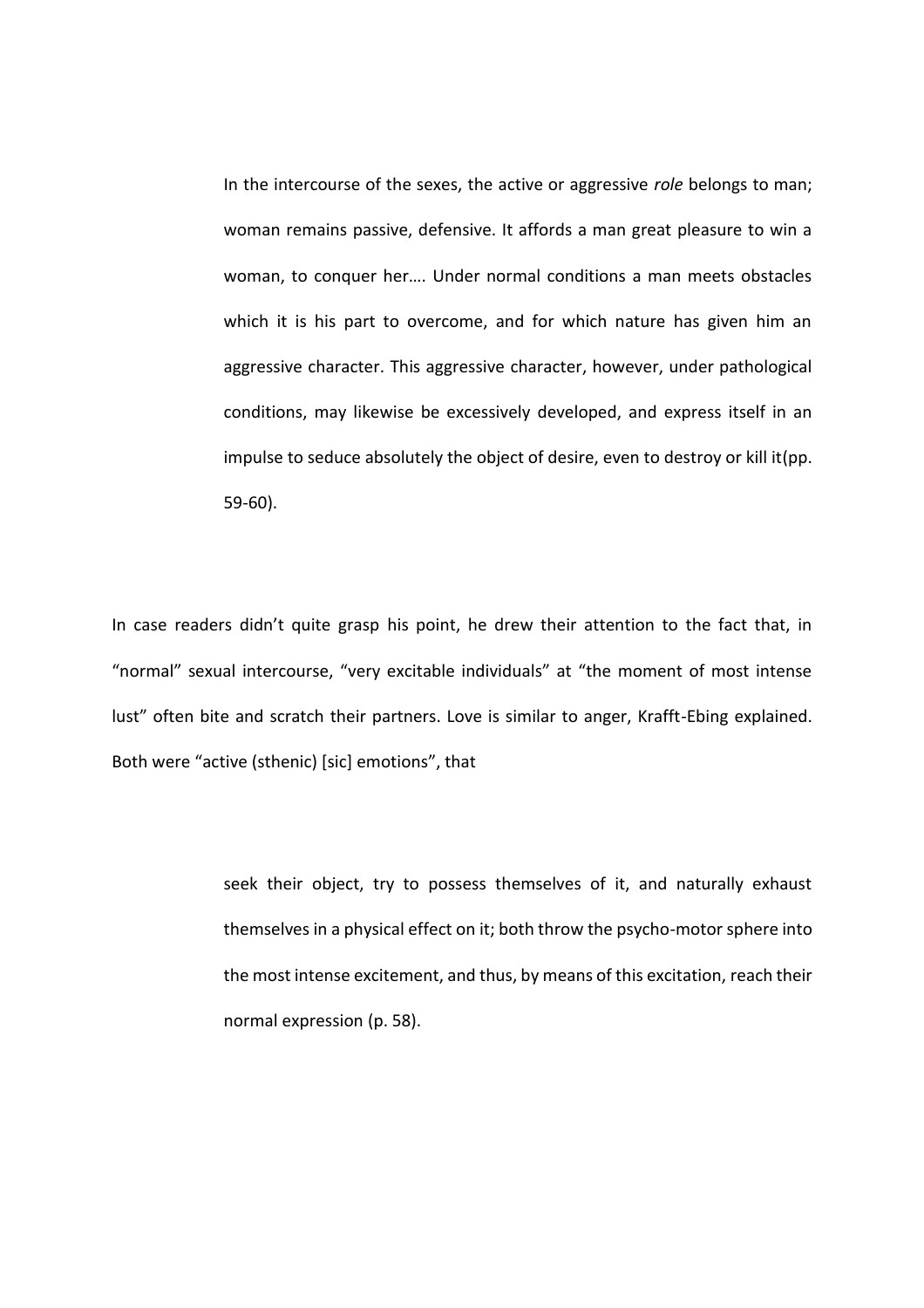In sadistic sexual acts, this *normal*, heteromasculine cauldron of passion overheated, exploded, causing "real injury, wound, or death" (p. 59). Cruelty, as Krafft-Ebing put it, was "natural to the primitive man" while compassion was "a secondary manifestation and acquired late" (p. 86). Cruelty led to real pleasure for the male aggressor. As Krafft-Ebing's patients told him, their sexual practices were "an indescribably pleasant (lustful) feeling" or simply "very happy, enjoying a feeling of great satisfaction" (p. 66).

Less than twenty years after the term "sadism" had become established within psychiatric circles, it was being discussed by moralists and jurists interested in extreme cruelty in the course of sexual attacks and murders. One prominent figure was William Renwick Riddell, Justice of the Supreme Court of Ontario. In 1925 he published a lengthy account of a sadist in the *Journal of the American Institute of Criminal Law and Criminology*. Given his position as President of the National Council for Combating Venereal Diseases, it is not surprising that Riddell put a great deal of weight on syphilis and alcoholism in constructing his case study of young man who had sexually abused, tortured, and killed a boy. According to Riddell, cerebro-spinal syphilis had led to "a lesion in the brain" and this "produced a psychopathic condition conveniently called sadism" (Riddell, 1924-25, pp. 38-9).

In addition, Riddell was intrigued by Lombroso-like physical signs of degeneracy. He described the perpetrator as being "undersized and stooped" with an asymmetrical face; the pupils of his eyes were "somewhat contracted and the left pupil is much larger than the right" (pp. 38-9). He also had a "speech defect" and found it "impossible to say 'Methodist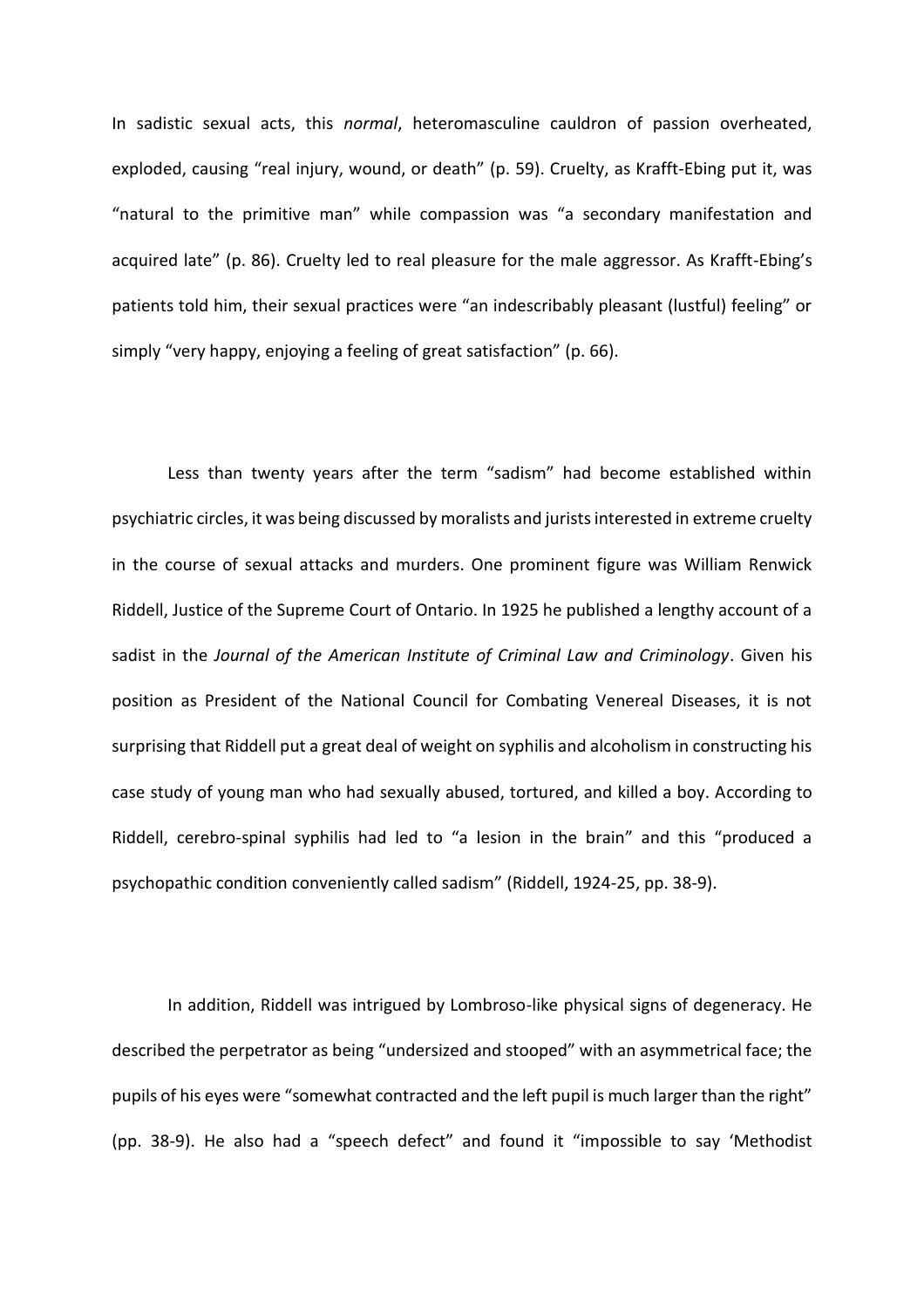Episcopal'" (pp. 38-9). Unlike the truly insane, this young man did not have any delusions or hallucinations, but he lacked a "proper feeling tone" and showed no shame about his homosexual practices (pp. 38-9). The sadist "does not pretend there was an irresistible impulse. He makes no claim to being insane in any respect; he has heard of sadism and of crimes of violence committed on persons against whom the criminal had no grudge but whom he loved" (38).

Riddell's embrace of degenerative theories was typical of psychiatric and legal understandings of sadism throughout the twentieth century – indeed, long after ideas about "degeneration" had been rejected by most psychiatrists. Although a few commentators, notably Harley Street psychiatrist Clifford Allen (1950, pp. 787-88), drew on Sigmund Freud's argument that sadism was a normal part of the infant's development and the adult sadist was one who had not "worked through" this instinct as a result of societal interactions, this was a distinctly minority view at the time. It was taken an axiomatic that sadism was linked with "immature countries and more primitive peoples" (1955), as Lord Templewood, President of the Howard League for Penal Reform put it in 1955 (Hoare, 1955, p. 3).

The longevity of degenerative theories of sadism was encouraged by continental European psychiatrists. In 1945, a series of books planned by the Library of Abnormal Psychological Types explicitly set out to propagate this approach. The first book in the series focussed on Peter Kürten, who was responsible for torturing and murdering women in Düsseldorf in 1929. The editors of this Library explained that they wanted to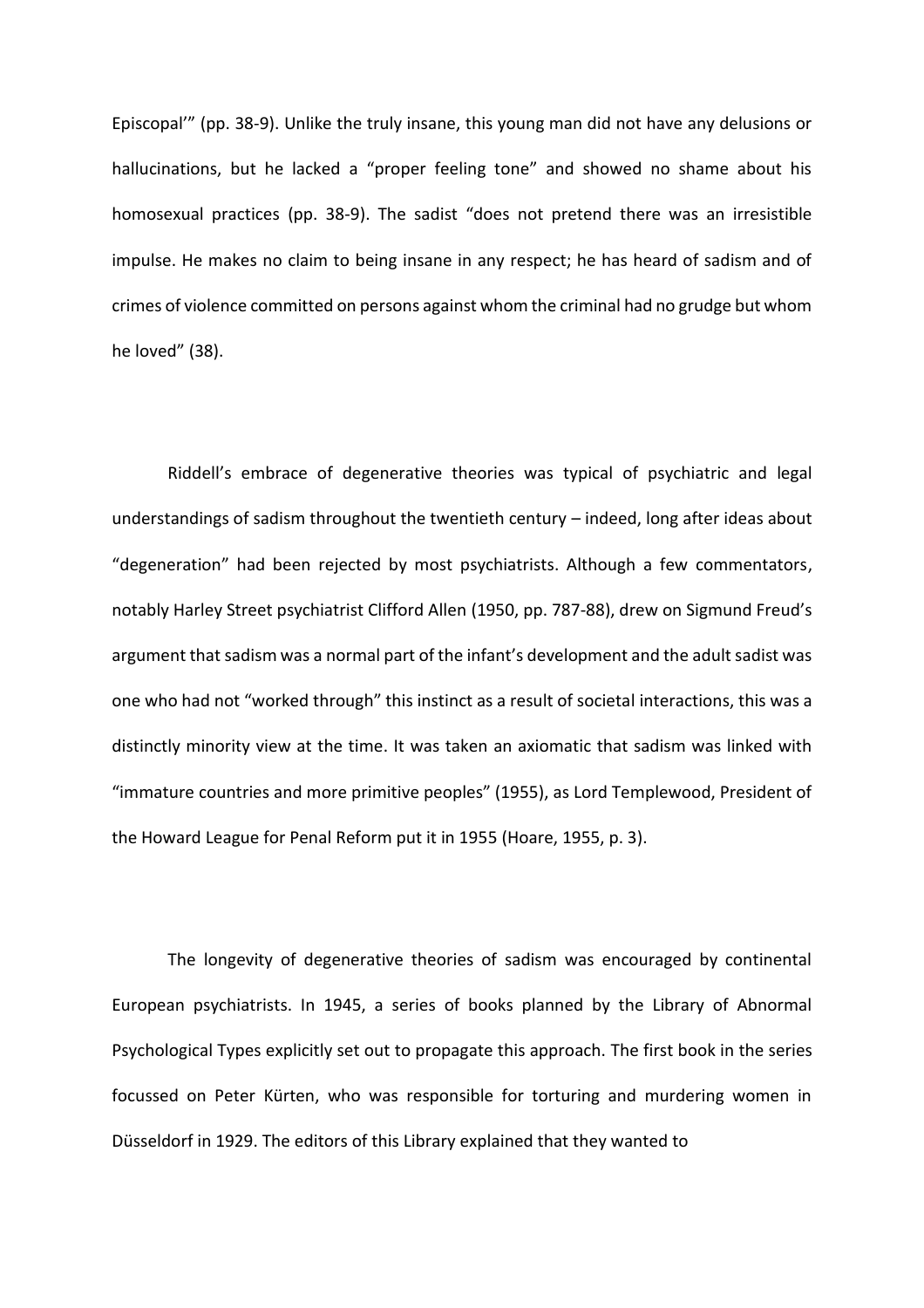bring into collected form, in the English language, a number of psychopathological studies of the first importance[,] at present available only to the student who is equally at home with French and German, the Scandinavian languages and Russian.

Aware of the great public interest in sadists, they hoped that readers would not only include physicians and jurists but also "all serious students of eugenics, biology, sociology, penal reform, and education" (Berg, 1945, p. 5). Its characterisation of sadists was to become canonical.

According to Karl Berg, the author of the book on Kürten, Kürten was typical sadist. Besides being sexually excited by acts of immense cruelty, he had begun offending from a very young age, he tortured animals, he had been abused as a child, there was evidence of a hereditary "taint", he had a strong sexual urge, he had violent fantasies, he knew what he was doing was wrong, and he never showed remorse (Berg, 1945, p. 134). He was also a good worker and intelligent. Berg did not believe that Kürten was plagued by an "irresistible impulse": after all, he was capable of stopping himself from carrying out the acts (especially if there was a risk of being caught). In all its horror, Kürten's sadism was nothing more than a "habit" (p. 142).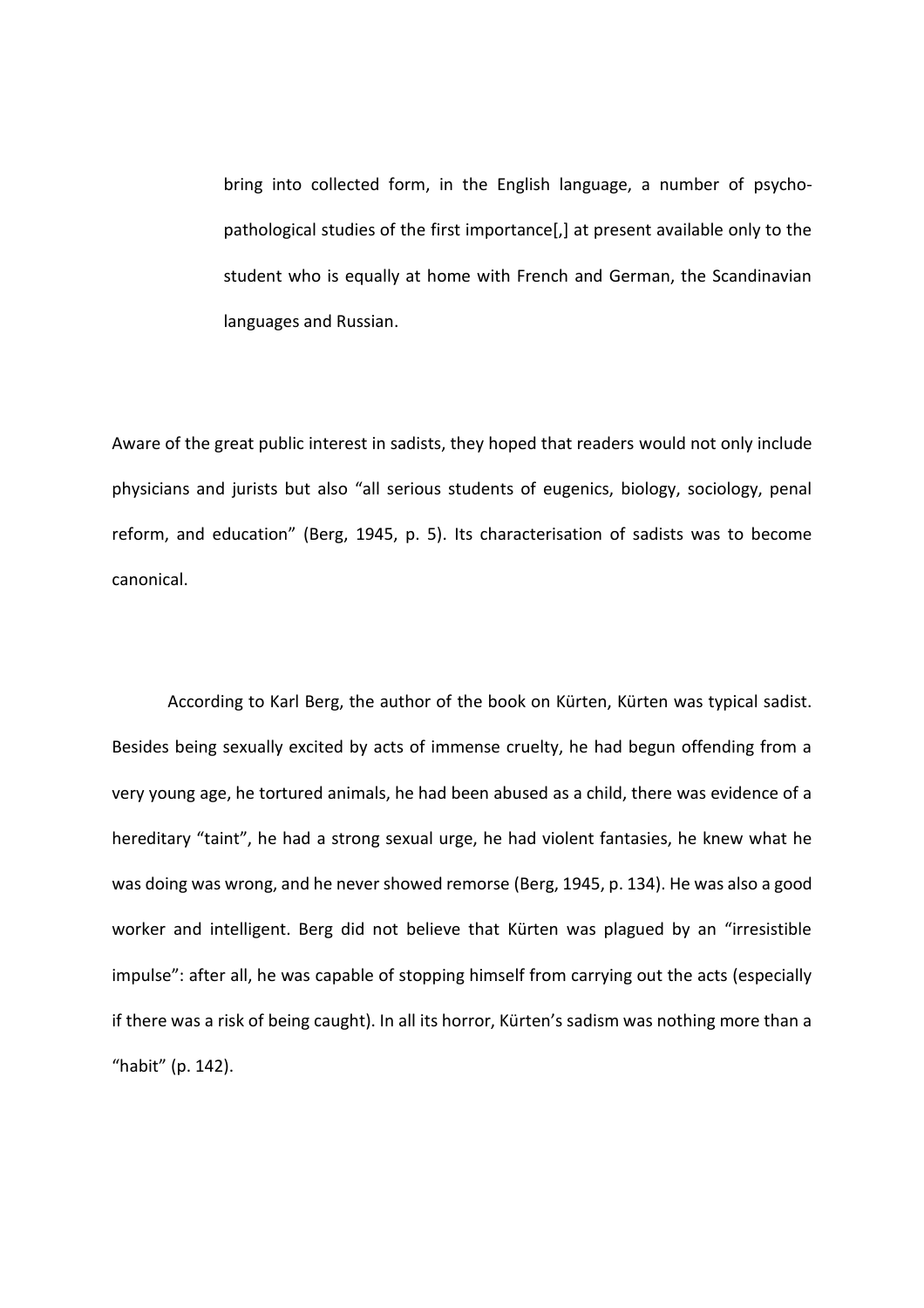Like Krafft-Ebing, Berg also argued that the sadist represented an *excess* of what was otherwise "normal" male heterosexuality. He reminded readers that "sexual lust and cruelty are neighbours in the Empire of Feeling" and inflicting pain during the sex act was "frequent with the man". The chief difference in sadists was that cruelty became "the essential prerequisite for the success of the sexual act", while for non-sadists it "remains ancillary" (p. 134).

There are two important things about these commentaries. First, sadists were male. Non-consensual sadism was usually simply assumed to be a male pathology (Smith, 1940 & 1955, p. 306); others noted that female sadisms were so rare that they had to go to the early seventeenth century to find a single example (Stone, 2010, p. 148). The most common statement was that while men possessed an "inborn sadism", women had an "inborn masochism" (Anon., Religion and Science, p. 9). Even the extreme violence practiced by Myra Hindley in the 1960s was consistently referred to as "masochistic" (Agass, 1913, pp. 228-47). As one leading commentator argued in 1967, Hindley could have been "led away from this detestable path" if she had been "tempted by marriage to an ambitious young man clearly rising in the world" (Fowler, 1967, p. 16). In other words, her violence could have been stemmed by a bourgeois, heterosexual marriage. The only real exception to this absence of details discussion of female sadism is the prominent role given to *symbolic* sadism in women, especially in the psychoanalytic literature. In this literature, sadism was *psychic* cruelty and tied to legends and folklore about female vampires, sorceresses, and demons (Allendy, 1933, pp. 437-39).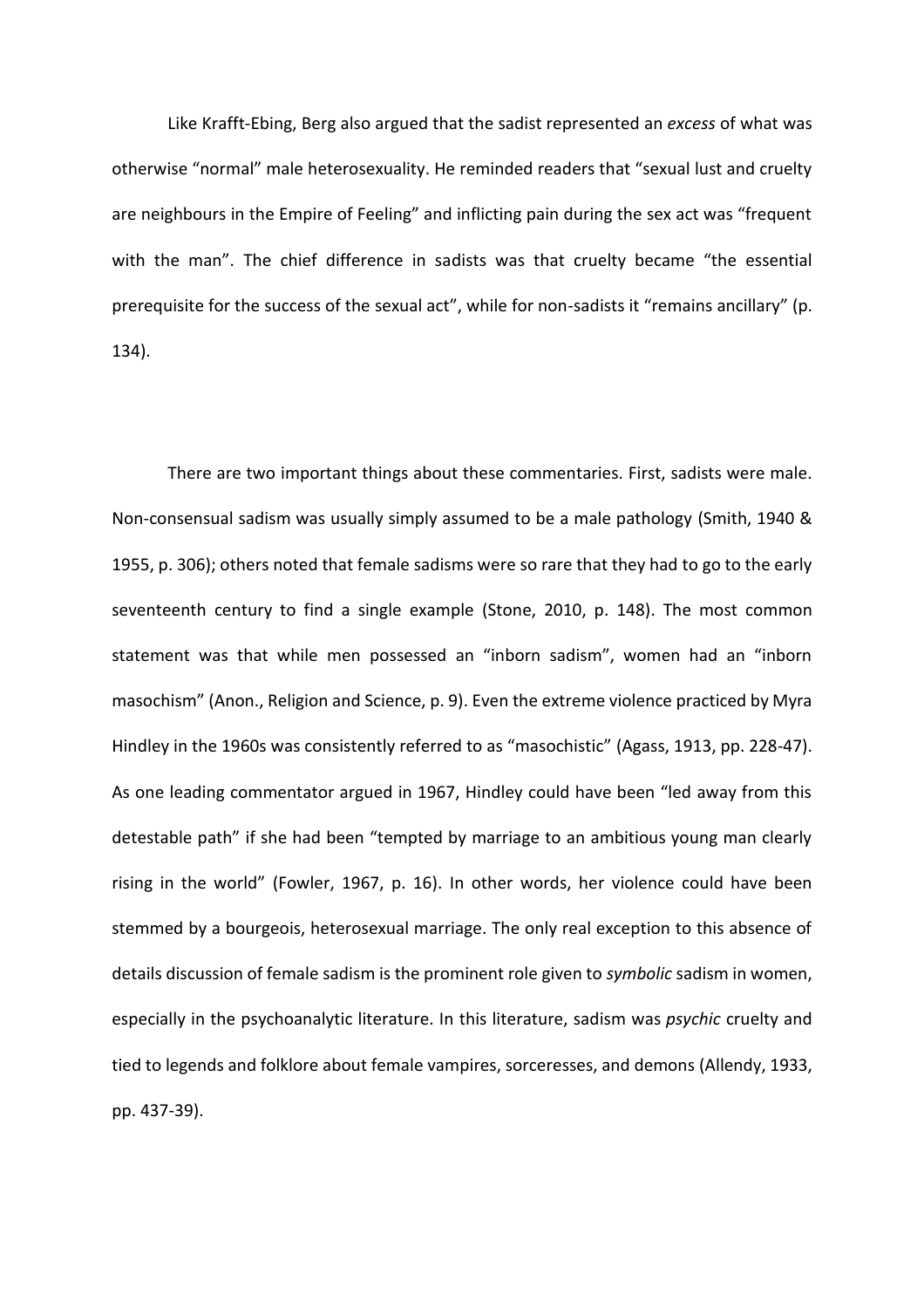Second, it was an excess of male *hetero*sexuality. The author of an article entitled "Psychic Rudiments and Morality" (published in *The American Journal of Psychology* in 1900) observed that sadism consisted of a "morbid inclination towards the opposite sex"; it was an "exaggeration of the rudimentary animal or savage impulse to conquer the *woman* in connection with sexual union" (Dawson, 1900, p. 211). Other psychiatric books listed "sadism" under the heading "Heterosexual Anomalies" (Jacoby, 1918, p. 335). It was routinely pointed out that nonhuman males also "courted" the female of their species aggressively. In Havelock Ellis' *Studies in the Psychology of Sex* (1903), he claimed that pain and sexual excitation were typical in animal courtships, so it was hardly surprising to find it in male human heterosexuality (Ellis, 1903, 66-188). Half a century later, this was still being argued. The authors of books as diverse as Jungian Robert Eisler's *Man Into Wolf: An Anthropological Interpretation of Sadism, Masochism, and Lycanthropy* (1951), sexologist Walter Braun's *The Cruel and the Meek. Aspects of Sadism and Masochism* (1967), and jurists Manfred S. Guttmacher and Henry Weihofen in *Psychiatry and the Law* (1952) noted that male sexuality was (in the words of the latter book) aggressive "throughout the animal world". This was why "the human male often shows socially modified sadistic elements in his normal sexual behaviour". Criminal sadism occurred only when "this aggressive element becomes abnormally exaggerated and manifests itself as a sadistic sexual attack". The authors added that many of these individuals have a "deep-seated hatred focussed particularly on women" (Guttmacher and Weidofen, 1952, p. 117). Even when sadists admitted that their sadistic fantasies and practices targeted boys, the analyst might nevertheless insist that sadism represented "hostility toward feminine figures" (Berest, 1970, p. 218). Numerous studies assumed that sadists were heterosexual and set themselves the task of explaining the behaviour of *wives* of these violent offenders (Holman, 1998, p. 23).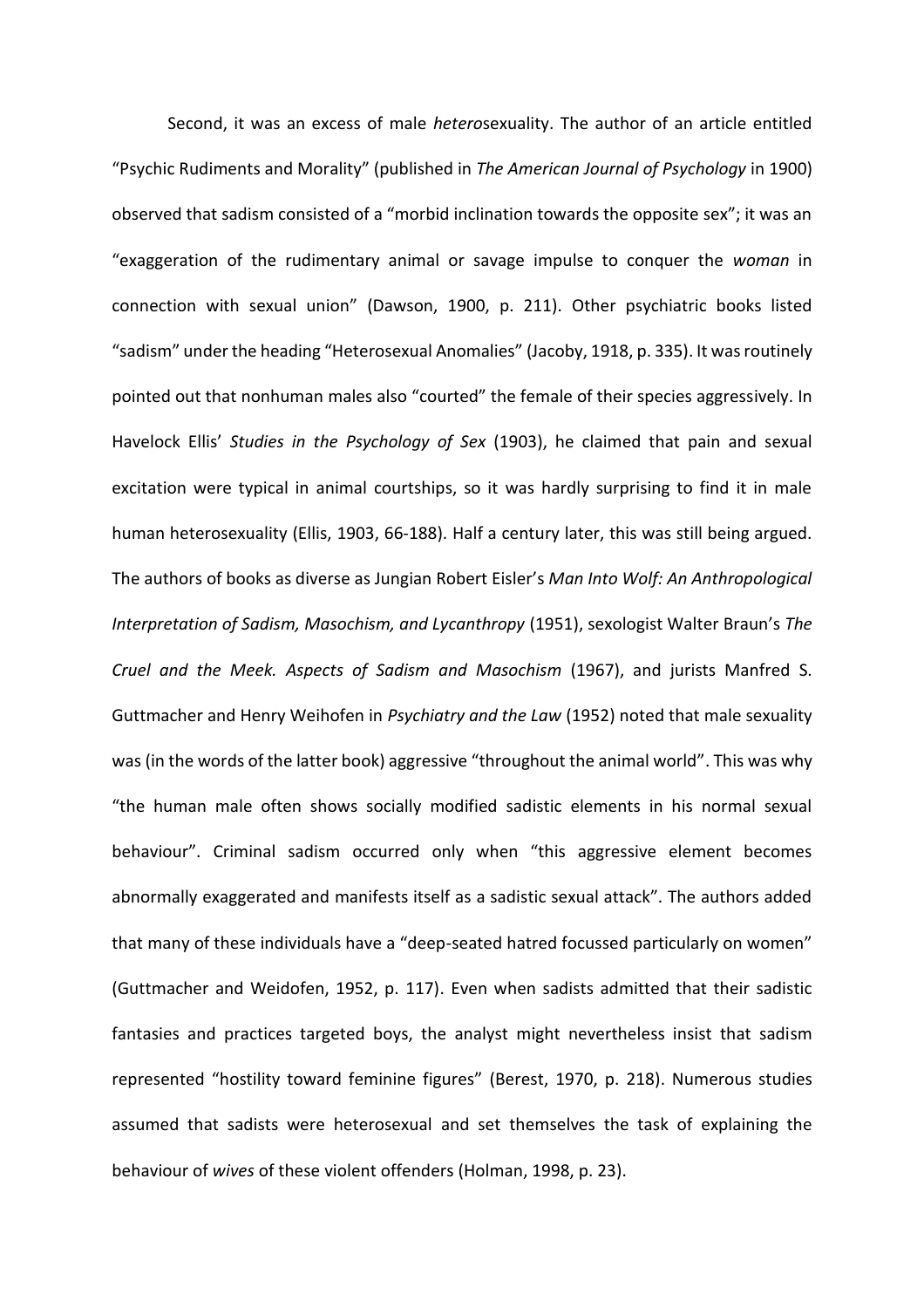In forensic terms, the interesting thing about the invention of sadism is why it needed to be coined in the first place. What was it about the *sexual* that necessitated a different category? There were other, perfectly encompassing diagnoses, including "moral imbecility", "moral mania", and "moral insanity", that could have been applied to people who committed non-consensual cruelty. These terms had a long history in legal cases involving men accused of sexually assaulting, mutilating, and killing their victims. A particularly important moment was the publication in 1835 of James Cowles Prichard's *A Treatise on Insanity*. Prichard defined moral mania as

> a morbid perversion of the natural feelings, affections, inclinations, temper, habits, and moral dispositions, without any notable lesion of the intellect, or knowing and reasoning faculties, and particularly without any maniacal hallucinations (Prichard, 1835, 28).

It was a category into which people who committed acts classed as sexual and involving exceptional cruelty *used* to be placed. Why was a different term – sadism – needed from the late nineteenth century – and why did it become so popular?

One explanation for the invention of the new term is the rise of forensic psychiatrists, who sought to replace asylum doctors. As historian Ivan Crozier has argued, a new group of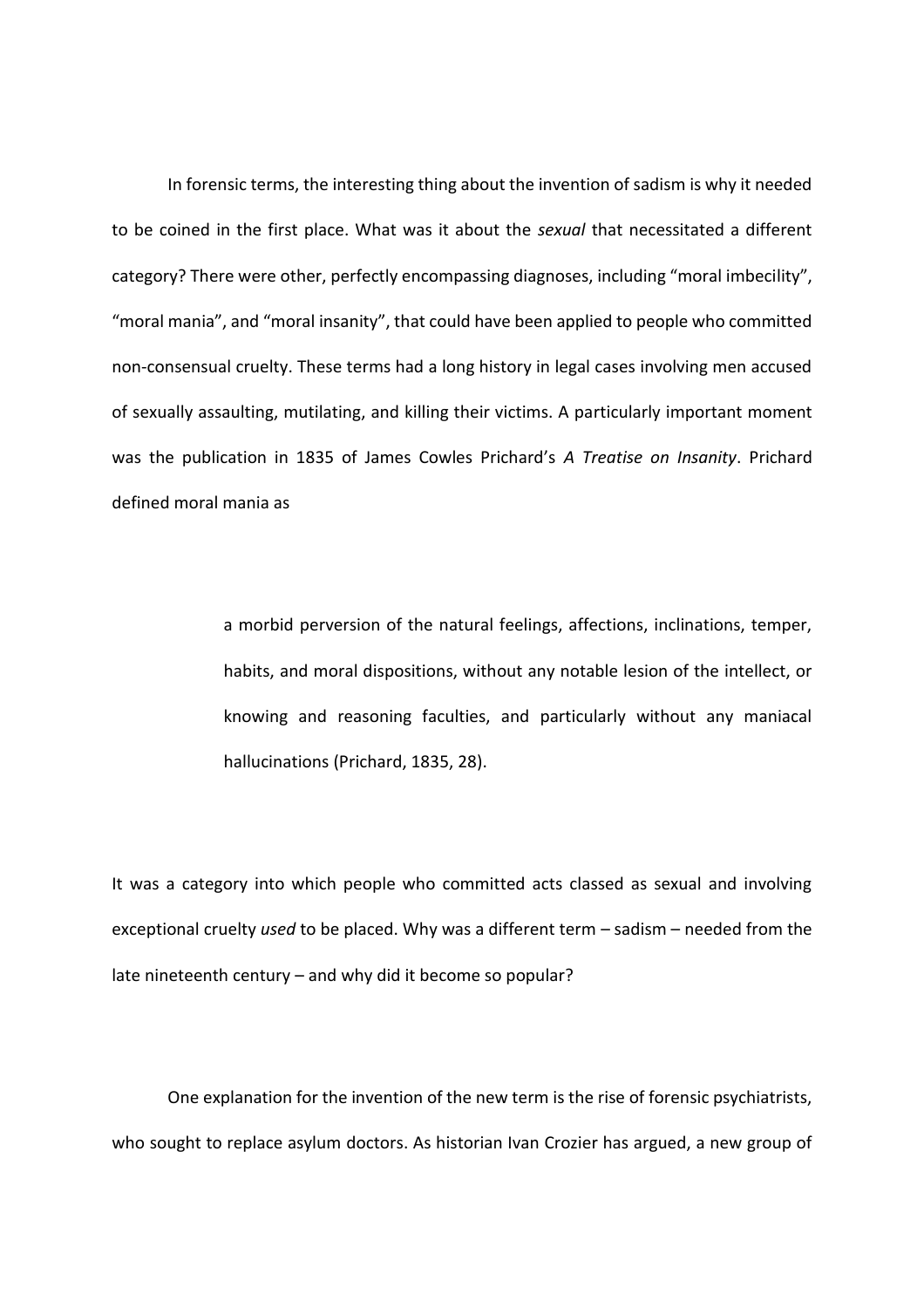forensic psychiatrists were attempting to make insanity a psychiatric rather than legal object. In Crozier's words,

> One of the places where these battles could be fought prominently apart from the specialist pages of psychiatric journals, was in courts over issues of insanity and criminal responsibility in everyday perversions" (Crozier, 2002, p. 350).

This struggle between asylum and forensic experts was often explicitly referred to. Indeed, in 1955, a year after the Durham Ruling decided that "an accused is not criminally responsible if his unlawful act was the product of mental disease or defect", the psychiatrist Zilboorg triumphantly lauded the decision as a victory for psychiatry (Zilboorg, 1955, pp. 331-32). In his words,

> It is only with regard to mental disease in a criminal case that the law assumes to dictate its formalistic views to medicine. There is no written or unwritten law which presumes to tell us what appendicitis is. The doctor's diagnosis in such a case is accepted…. There is not a lawyer in the world who would challenge such a doctor by confronting him with a legal definition of appendicitis and forcing him to prove or disprove the presence or absence of *legal appendicitis*…. On the other hand, for centuries jurisprudence has claimed that it was able to make its own diagnosis of its own conception of socalled legal insanity (Zilboorg, 1955, pp. 331-32).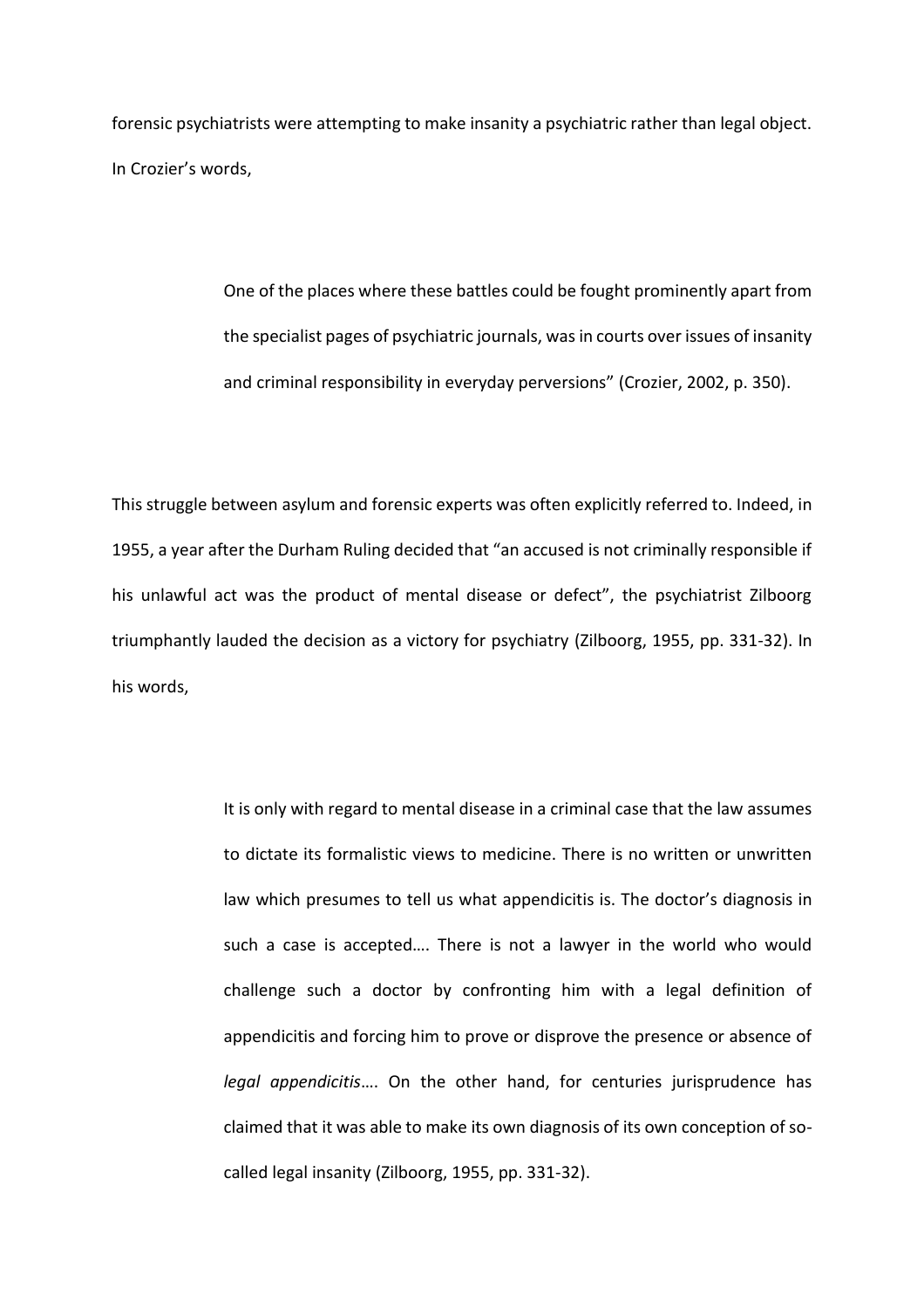These professional tussles over who had the right to decide on questions of mental capacity were not the only explanation. After all, there were other *psychiatric* terms that they could have been (and indeed were) employed in the battle of forensic psychiatrists for supremacy in law courts (for example: psychopathy). Furthermore, psychiatrists did win a significant victory in 1913 when they succeeded in having "moral imbecility" recognised as insanity in law, something that jurists had resisted. The Mental Deficiency Act of that year defined moral imbeciles as "persons who from an early age display some permanent mental defect coupled with strong vicious, or criminal propensities on which punishment has had little or no deterrent effect" (Anon., *The Mental Deficiency Act*, 1914, p. 7). Crucially, it named moral imbeciles as insane and therefore not responsible for their actions under the Macnaughton Rules. In other words, psychiatrists didn't need a new diagnostic category – sadism – in their fight for supremacy over asylum doctors.

Furthermore, if the ploy was power within the courts, then the diagnostic term "sadism" was of little help. In court case after court case, judges and juries refused to accept that sadists were insane. In the 1925 trial of James Winstanley, for example, the defence's argument that he suffered from a form of insanity called "sadism" – an "impulsive obsession, the remains of a bygone age" – was resolutely rejected. The prosecuting counsel succeeded in convincing the jurors that "it would be a serious thing for the women of England if sadism or sexual insanity were accepted as an excuse for killing a victim". The judge agreed. He concluded that "lust must not be mistaken for love". He added that British people "not live in a savage, primitive country, but in a civilised land". Crucially, the *Exeter and Plymouth*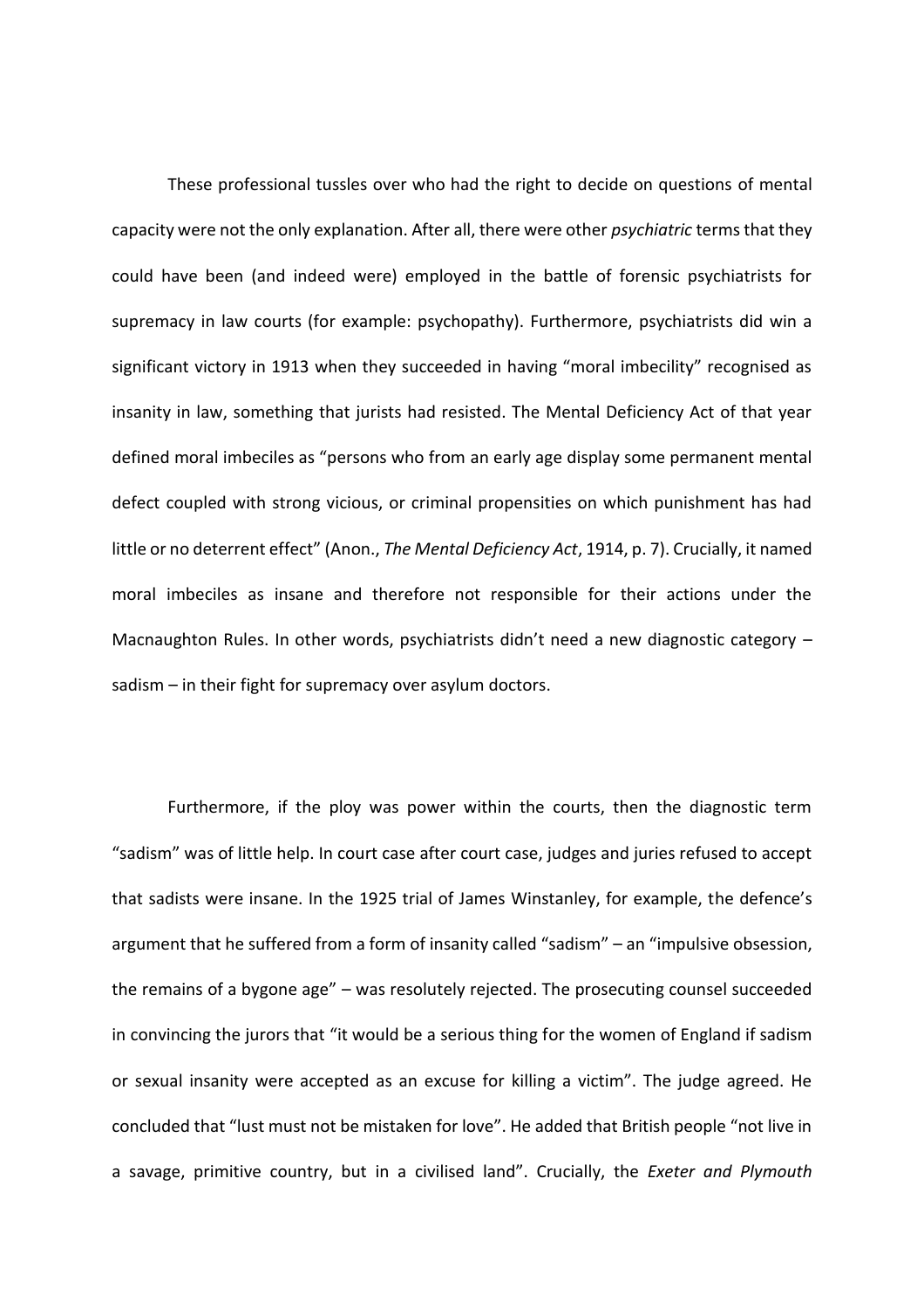*Gazette*'s title when reporting the case was "Not a Good Defence in Murder Charge" (Anon., Not a Good Defence, p. 8). Or as Justice Morris argued during the 1946 trial of Neville Heath,

> A strong sexual instinct is not of itself insanity. Mere love of lust, mere recklessness, are not in themselves insanity. Inability to resist temptation is not in itself insanity (Anon., Did Heath Know, 1946, p. 3).

This occurred time and again – including the trial of child rapist and cannibal Albert Fish in 1935, Arthur James Mahoney in 1939, and Harold Hill in 1942. In courts, "sadism" proved to be no defence at all and "expert evidence" *continued* to be given by prison or asylum doctors rather than forensic psychiatrists.

More to the point, it leaves unanswered why there was a need to focus on the *sexual*  aspect of extreme violence. Why single out the sexual aspect for the first time  $-$  and, in particular, the exclusively "sexual" nature of the act for *perpetrators*, not victims? After all, it was the perpetrator's definition of "sex" and "pleasure" that was the sole criteria. To address this question, we need to look outside the courts — to the wider cultural milieu. After all, the concept "sadism" rapidly drifted from its psychiatric moorings and permeated discourses far removed from the mutilated bodies of women, girls, and boys. As *The British Medical Journal* was forced to admit in their obituary for Krafft-Ebing, who died in 1902,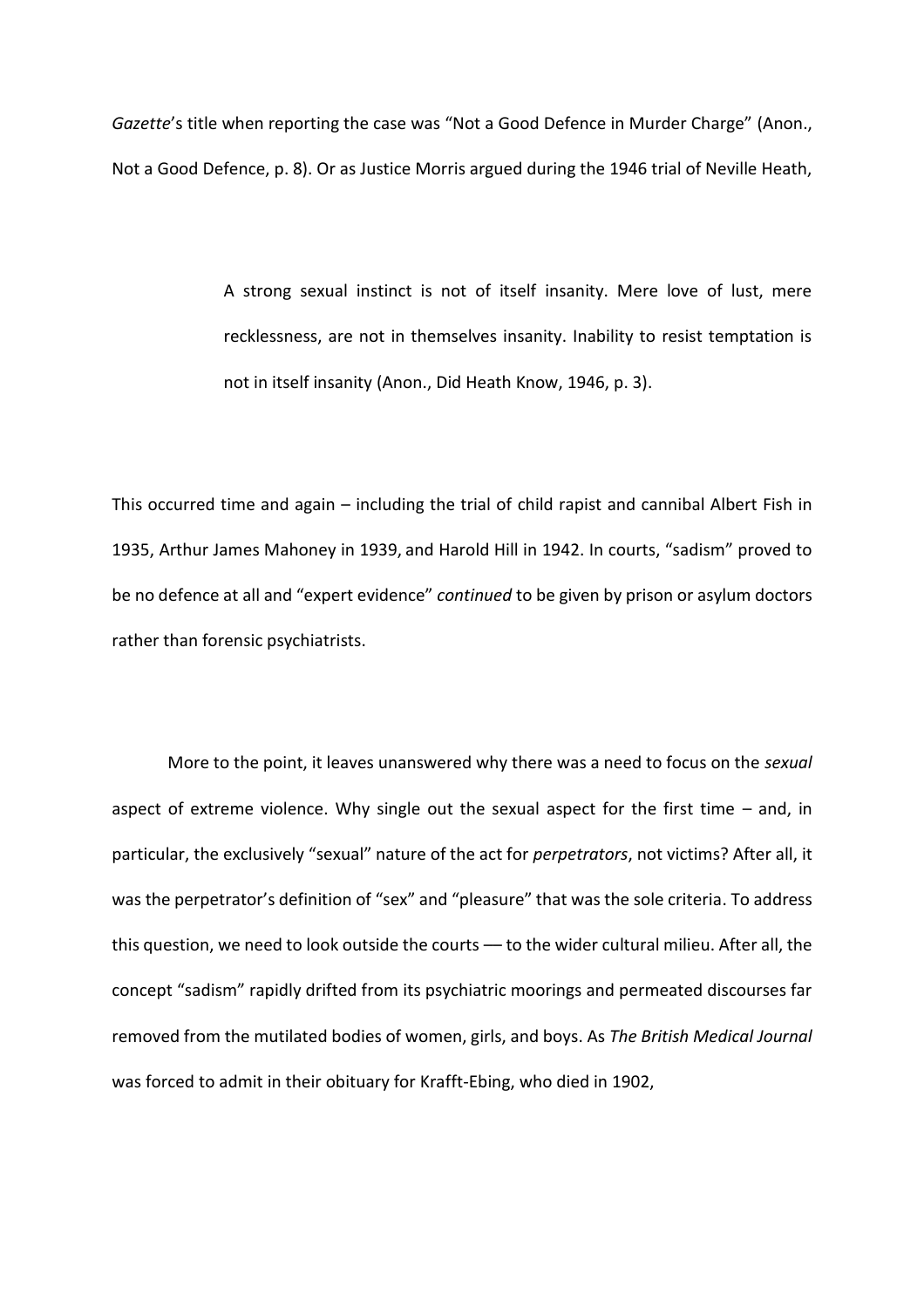his name was brought into somewhat unfortunate prominence by his book entitled *Psychopathia Sexualis*, of which an unfavourable opinion was expressed in the *British Medical Journal* some time ago. The book has gone through many editions, but this questionable popularity has been due rather to the curiosity of the public than to the appreciation of the medical profession (Anon., Obituary, 1903, p. 53).

When *The British Medical Journal* had originally reviewed *Psychopathia sexualis*, the reviewer concluded by admonishing physicians to ensure that the book was "not to be left about for general reading" (Anon., Review, 1893, pp. 1325-26). The warning went unheeded. Between its publication and Krafft-Ebing's death in 1904, *Psychopathia sexualis* went through twelve editions. The latest edition was published in 2011. Not only doctors and jurists, but ordinary men and women, including sadistic ones, read it, albeit probably skipping the Latin bits.

Within twenty years of the publication of its English translation, sadism had become an everyday word. In the early 1920s, even a poorly educated, young man who sexually assaulted and killed a boy knew what "sadism" meant (Riddell, 1924-25, p. 38). A 1927 biography of "the wicked Marquis", or "the old sinner who has given his name to a psychological perversion", was favourably reviewed in regional newspapers. As *The Yorkshire Post* observed, sadism had "become the conversational counters [sic] of the drawing-room", although he warned that the biography was "not a volume which a modern daughter could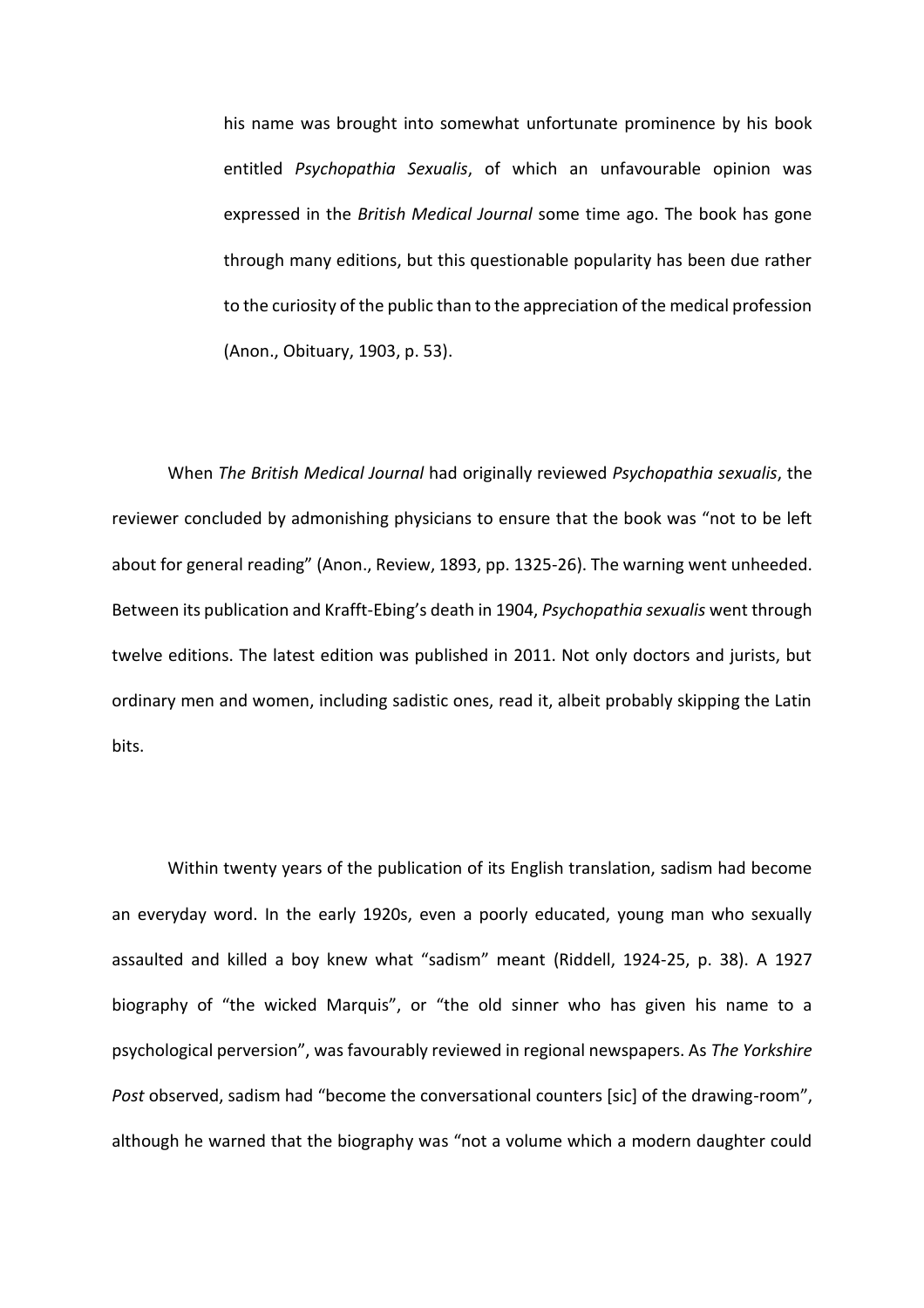safely give to her mother for a birthday gift" (Anon., The Wicked Marquis, 1927, p. 4). Sensationalist reportage of lust-murderers also popularized the concept – most strikingly during the 1946 trial of Neville Heath, which saw extensive discussion of sadism in every newspaper.

By the Second World War, the concept of "sadism" had already drifted free from its psychiatric moorings in Krafft-Ebing and lust-murder. There were periodic panics about the innate sadism of modern comic books, television programmes, and films (Wertham, 1954; Abrams, 2003, pp. 435-51; Anon., Is Sadism Entertainment?, 1948, p. 3; Allen, 1950, p. 553; Anon, Screen Cruelty, 1950, p. 4; Anon., Impact of TV on Children, 1960, p. 6). Vivisectionists, parents and teachers who resorted to corporal punishment, schoolyard bullies, men who enjoyed cock and bull fights, warmongerers, and even nurses all had the term "sadist" thrown at them ("Globe Reader", 1938, p. 2; "A Matron", 1938, p. 2; Anon., Sadism, Cries Tokio [sic], 1945, p. 1; Anon., The Ideal Nurse, 1936, p. 6; Anon., Libel of Jews, 1936, p. 15; Anon., The Bulldog's Share, 1947, p. 3; Anon., Devilish Device, 1946, p. 5; "A Psychiatrist", 1946, p. 2; Anon., Lots of Sadism, 1953, p. 10; Anon., Anti Cruel Sports, 1949, p. 5). In 1934, even Jesus was accused of being one (Still, 1934, p. 8; responding to Forsyth, 1934, p. 9). Is it any wonder that Dr Robert Gillespie reported in 1937 that sadism "was much more frequent in people than was supposed" (Anon., A Paranoid Psychopath, 1937, p. 12).

Each generation addressed the knotty problem of sadism in different ways. When *Psychopathia Sexualis* was first published, it sought to tame the tsunami of horrors associated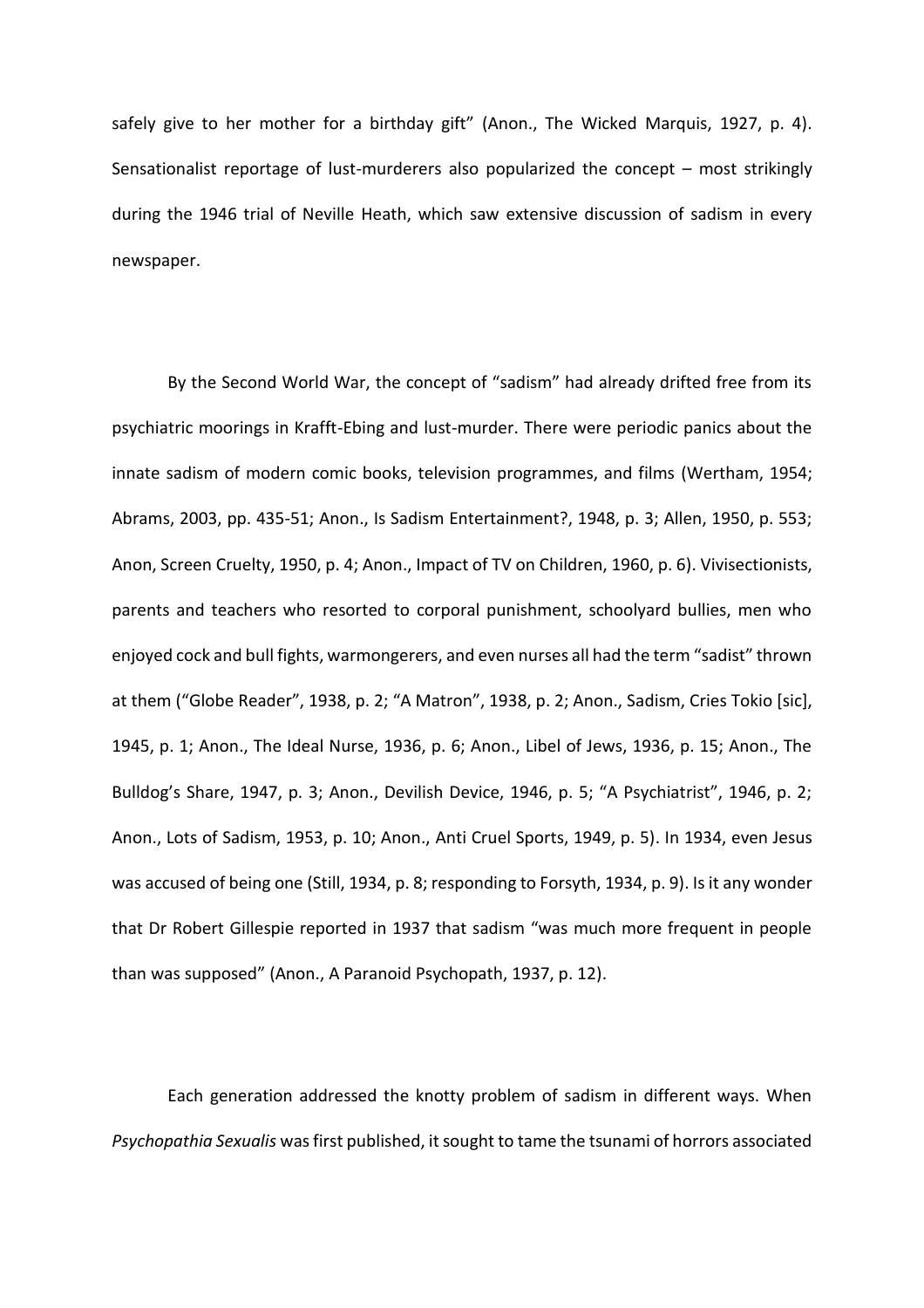with the Whitechapel murders. At the same time, an increasingly prominent group of men (and some women) were also turning down the twisting lane of sexuality, making it a subject that could be signposted in public. Criminologists and psychologists were actively venturing into the study of sexuality involving nonviolent as well as violent crime. In the 1910s, "sadism" was redirected into an "eloquent and powerful brief for the cause of eugenics", as a criminologist put it in 1912 (Stevens, 1912, pp. 652-53). In the interwar years, it stood in for concerns about the effects of the mass media; in the aftermath of the Second World War, it was about the ordinariness of evil. This was what the editor of *The Yorkshire Post and Leeds Mercury* meant in 1946 when he pondered why it had become acceptable for sadistic behaviour to be "read and commented on in homes throughout the land". He concluded that it was important because the sadist "looks and talks like a normal citizen". This fact should give "the plainest warning to parents, and especially to young women, of the dangers that may come from taking every casual acquaintance at his face value" (Anon., Grim Warnings, 1946, p. 2). Although I have argued that the "degeneracy" discourse remained important throughout the century, and well after it had slipped away in other areas, nonetheless, it did see a falling away after the Second World War. Unlike degenerates inflicted with "moral imbecility" or "moral mania", sadists were increasingly seen as white, middle-class men. In a world reeling from the Second World War, they were the perennial Nazis.

Even within psychiatric circles, sadism was being applied to a vast range of activities. For example, James Kiernan's influential article entitled "Responsibility in Active Algophily" and published in *Medicine* in 1903, confused consensual sadomasochistic practices with nonconsensual, violent rape. Kiernan observed that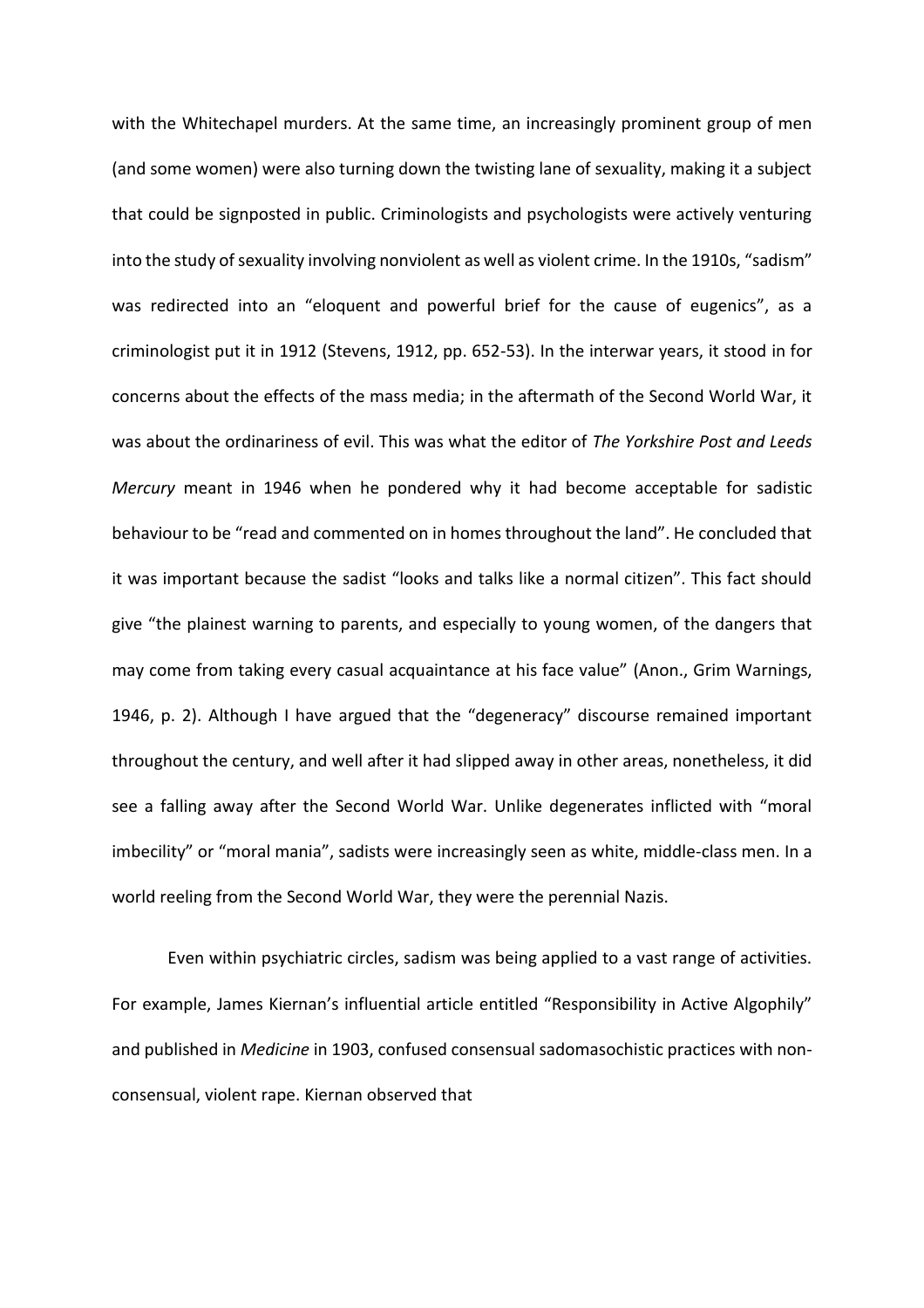pain, not cruelty, is an essential in this group of manifestations. The masochist, or passive algophilist, desires pain that as a rule must be inflicted with love; the sadist desires to inflict pain, but often seeks that it should be felt as love (Kiernan, 1903, pp. 269-73).

However, he was also referring to violent, sex criminals. The lover who desires to give pleasure and the vicious lust-murderer became equivalent.

As a diagnostic category, the label "sadist" was applied to serial rapists, homosexuals, exhibitionists, and masturbators (Pollins, 1939, pp. 26-7; Power, 1976, p. 116). Psychiatrist used the concept to refer to everything from men with compulsive habits of prowling the street in search of vulnerable women with the aim of mutilating them to adolescent boys ashamed about spontaneous nocturnal emissions. Indeed, at the same time as British newspapers headlined the horrific crimes in 1946 of Neville Heath, a psychiatrist writing under the banner "A Medical View of Sadism" bundled Heath's atrocities in the same category as bullies who take pleasure in "teasing little girls" ("A Psychiatrist", 1946, p. 2).

This confusion in tongues continues to this day. For instance, Carol Anne Davis' *Sadistic Killers. Profiles of Pathological Predators* (2007) stated that "you have to be well fed and comfortably housed before you can begin to feel sexual" but that, today "even the unemployed sadist has his basic requirements taken care of and can find the energy to lure victim after victim to a secluded forest, safe house [!] or modified van" (Davis, 2007, p. 10).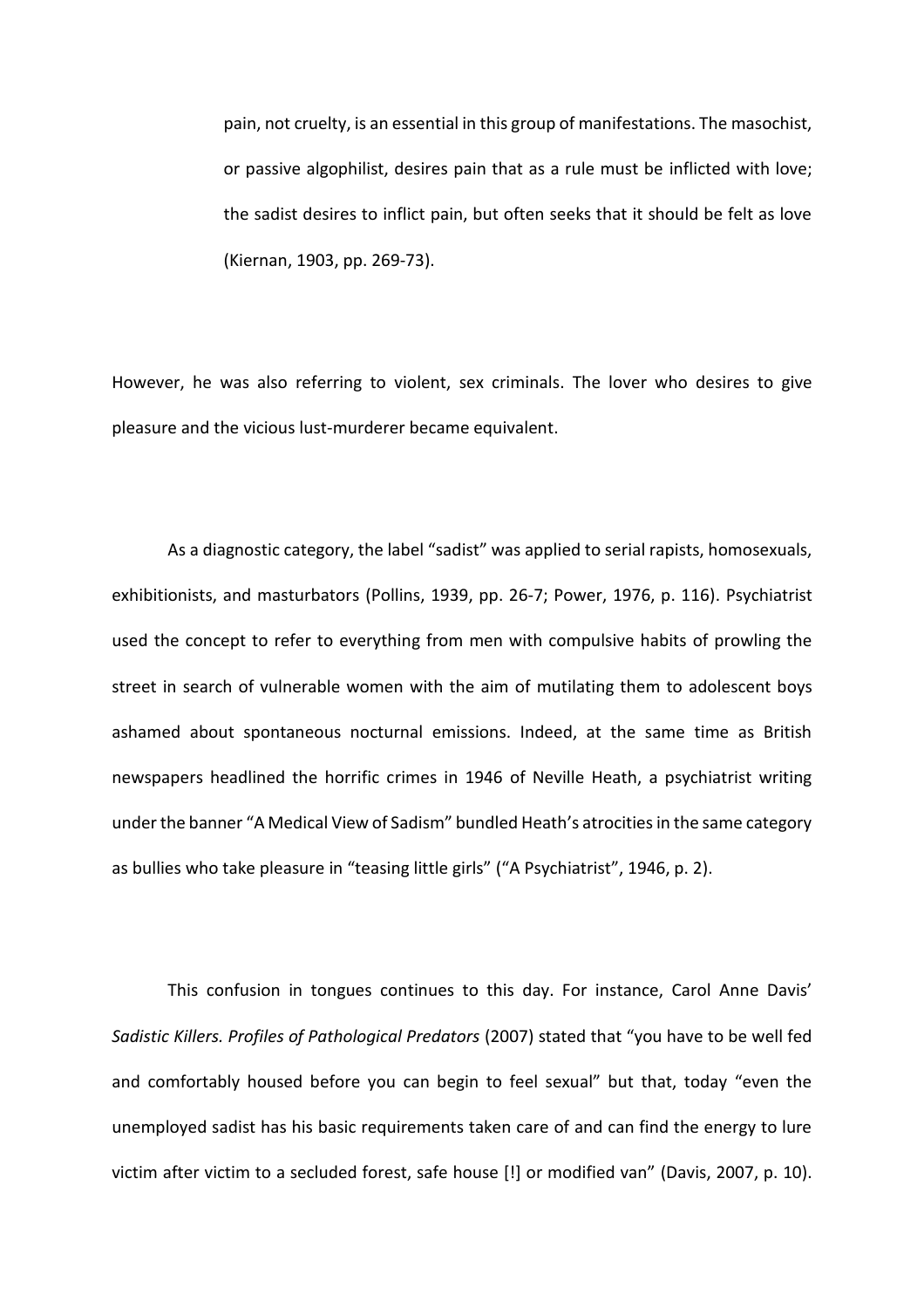Similarly, Jack Levin in *Serial Killers and Sadistic Murderers Up Close and Personal* (2008) explained that "sadistic media fare" appeals to Americans because they "want to feel good about themselves" (pp. 27-8). The sexual sadist has become a cultural icon.

Why does this confusion of tongues matter? It matters because eliding the difference between delight and distress, or between consensual pain and non-consensual suffering, defines the human encounter in terms of only one of the participants: the aggressors. By minimising the harm of sexual cruelty  $-$  it is as bad as "teasing little girls"  $-$  it normalises it. Indeed, as we saw, sadism was generally regarded as simply part of a continuum of male sexuality. There is another problem: psychiatrists who establish a distinction between the "sadistic" rapist and the "non-sadistic" one, not only adopt a definition of "sadistic" that is fundamentally premised on the claims of perpetrators (who, alone, can say whether they "take pleasure" in inflicting pain). By definition, the suffering experienced by victims of violence becomes of lesser consequence.

# *References*

Abrams, N. (2003). From Madness to Dysentery: *Mad's* Other New York Intellectuals. *Journal of American Studies*, 37(3): 435-51.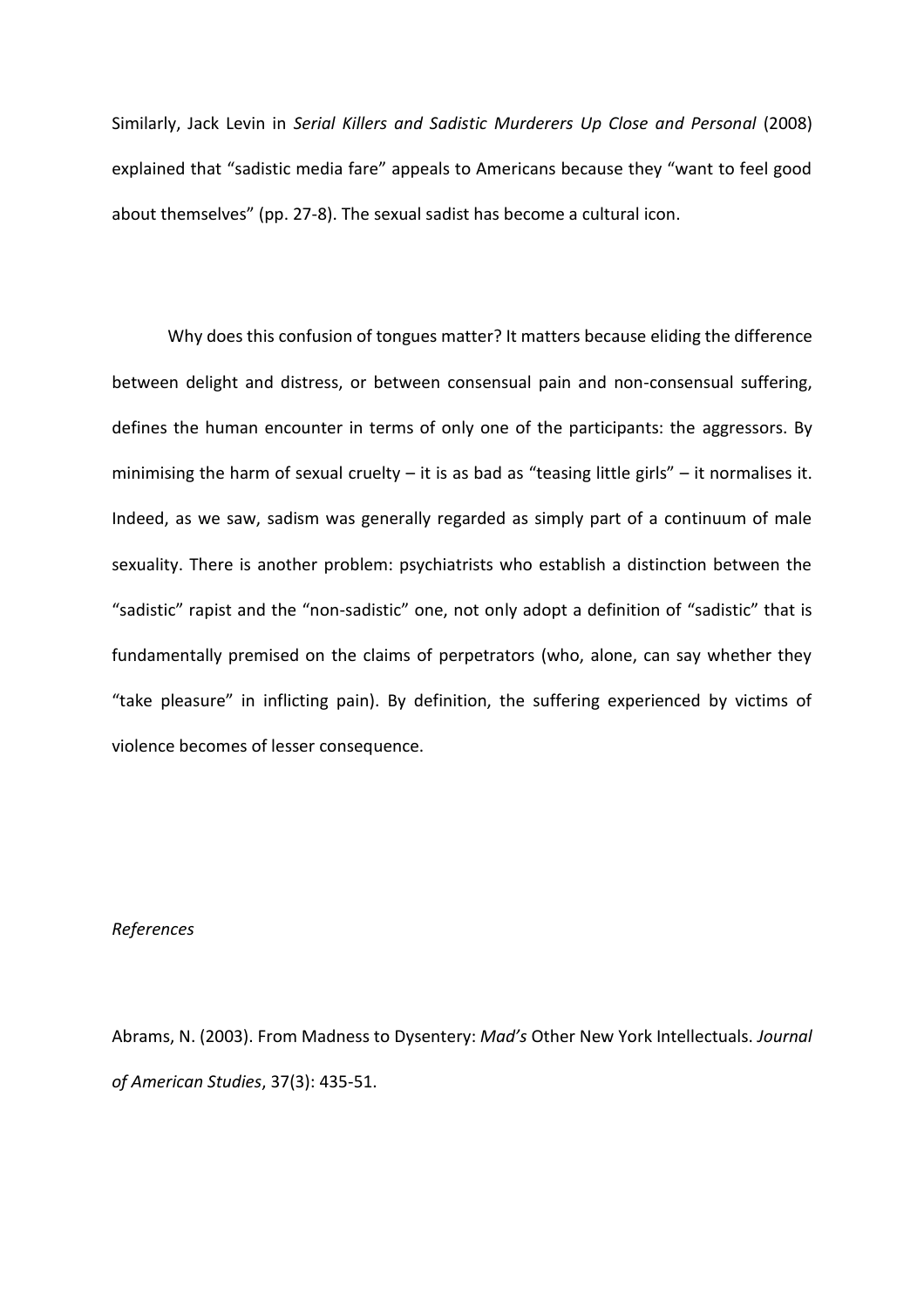Agass, R. (2013). Clinical Reflections on Self-Attack. *Psychoanalytic Psychotherapy,* 27: 228- 47.

Allen, C. (1950). Sadism on the Screen. *The British Medical Journal*, 1(4652): 553.

Allen, C. (1950). Sadism on the Screen. *The British Medical Journal*, 1(4656): 787-88.

Allendy, R. (1933). Sadism in Woman. *Psychoanalytic Review*, 20: 437-39.

"A Matron" (1938). Should Children be Caned?, *The Evening News*: 2 (24 August).

"A Psychiatrist" (1946). A Medical View of Sadism, *The Yorkshire Post and Leeds Mercury*: 2 (27 September).

Anon. (1947). The Bulldog's Share, *The Forpeth Herald and Reporter*: 3 (1 August).

Anon. (1946). "Devilish Device" and Forms of Sadism, *The Courier:* 5 (17 May).

Anon. (1946). Grim Warnings. *The Yorkshire Post and Leeds Mercury*: 2 (27 September).

Anon. (1946). Did Heath Know He Did Wrong? *The Yorkshire Post and Leeds Mercury*: 3 (27 September).

Anon. (1936). The Ideal Nurse, *The Citizen*: 6 (7 October).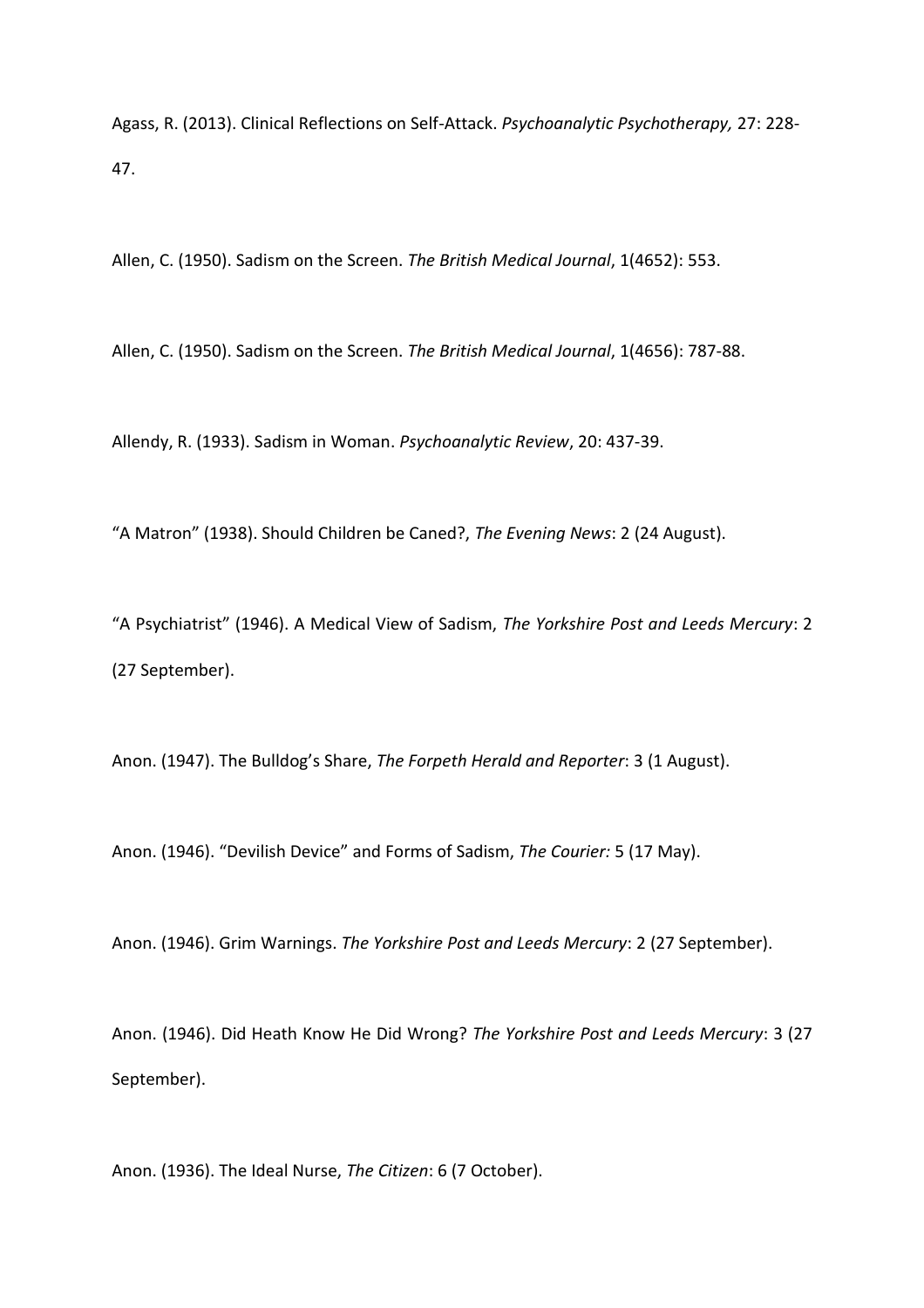Anon. (1960). Impact of T.V. on Children. *The Times*: 6 (28 July).

Anon. (1948). Is Sadism Entertainment? *The Yorkshire Evening Post*: 3 (15 May).

Anon. (1936). Libel of Jews Charge Against "The Fascist", *The Yorkshire Post*: 15 (19 September).

Anon. (1953). Lots of Sadism, *Yorkshire Post and Leeds Intelligence*: 10 (25 March).

Anon. (1914), *The Mental Deficiency Act, 1913*

Anon. (1925). Not a Good Defence in Murder Charge. *Exeter and Plymouth Gazette*: 8 (20 June).

Anon. (1903). Obituary. *The British Medical Journal*, 1(2192): 53.

Anon. (1937). A Paranoid Psychopath. *The Daily Mail*: 12 (17 December).

Anon. (1934). Religion and Science. Teaching of Modern Psychology. *The Times*: 9 (14 November).

Anon. (1893). Review. *The British Medical Journal*, 1(1695): 1325-26.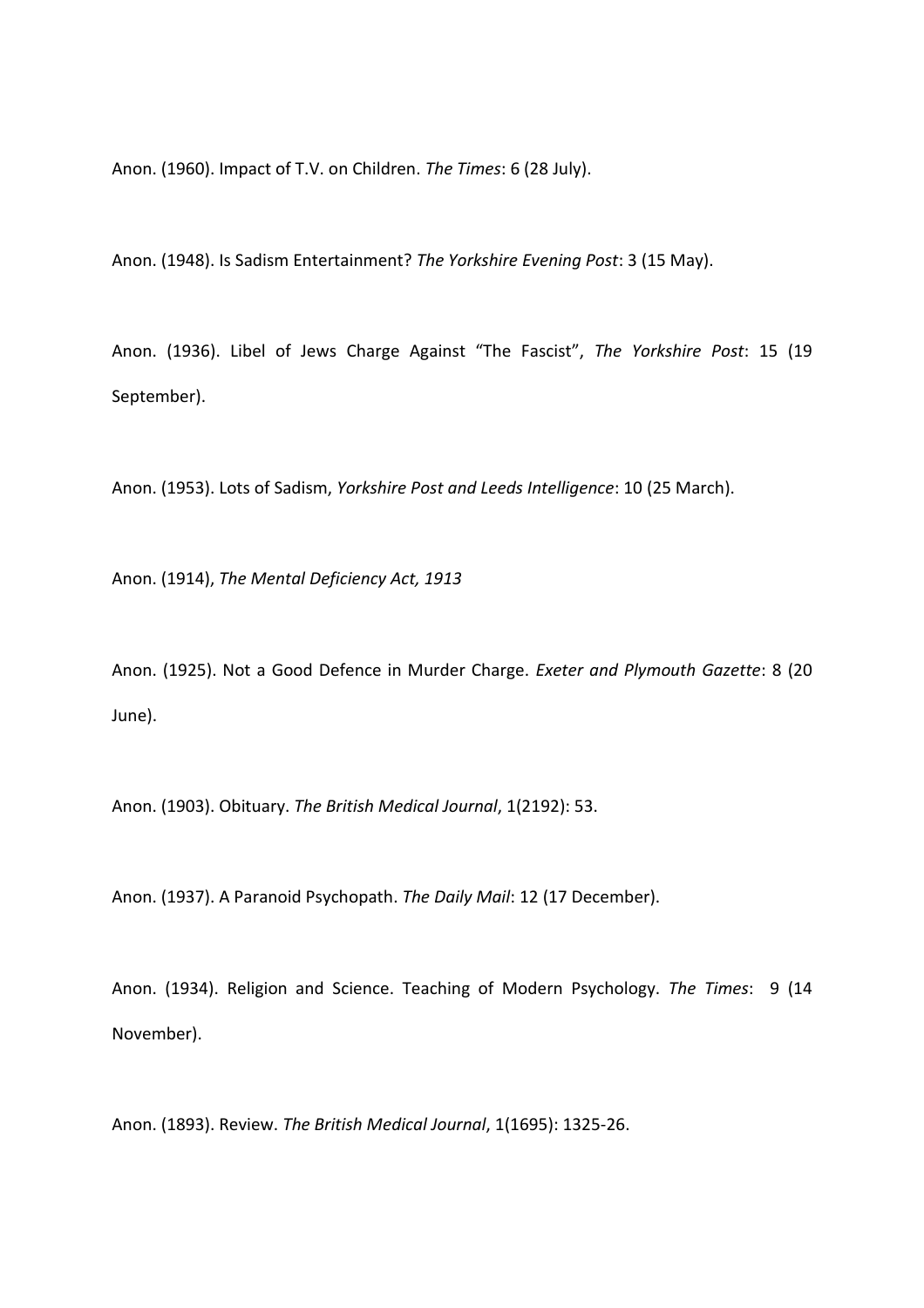Anon. (1945). Sadism, Cries Tokio [sic], *Aberdeen Journal*: 1 (8 August).

Anon. (1950). Screen Cruelty Condemned from Harley Street. *The Courier and Advertiser*: 4 (3 March).

Anon. (1927). The Wicked Marquis. *The Yorkshire Post*: 4 (20 July).

"Anti Cruel Sports" (1949). Brutality in Public Schools, *Wells Journal:* 5 (2 December).

"A Psychiatrist" (1946). A Medical View of Sadism. *The Yorkshire Post and Leeds Mercury*: 2 (27 September).

Berest, J. J. (1970). Report on a Case of Sadism. *The Journal of Sex Research*, 6(3): 218.

Berg, K. (1945). *The Sadist*, authorized translation by Olga Illner and George Goodwin. London: William Heinemann.

Boiste, P. C. V. (1835) *Dictionnaire universel de la langue française, avec le latin et l'étymologie*. Bruxelles: J. P. Meline.

Crozier, I. (2002). James Kiernan and the Responsible Pervert. *International Journal of Law and Psychiatry*: 331-50 (July-August).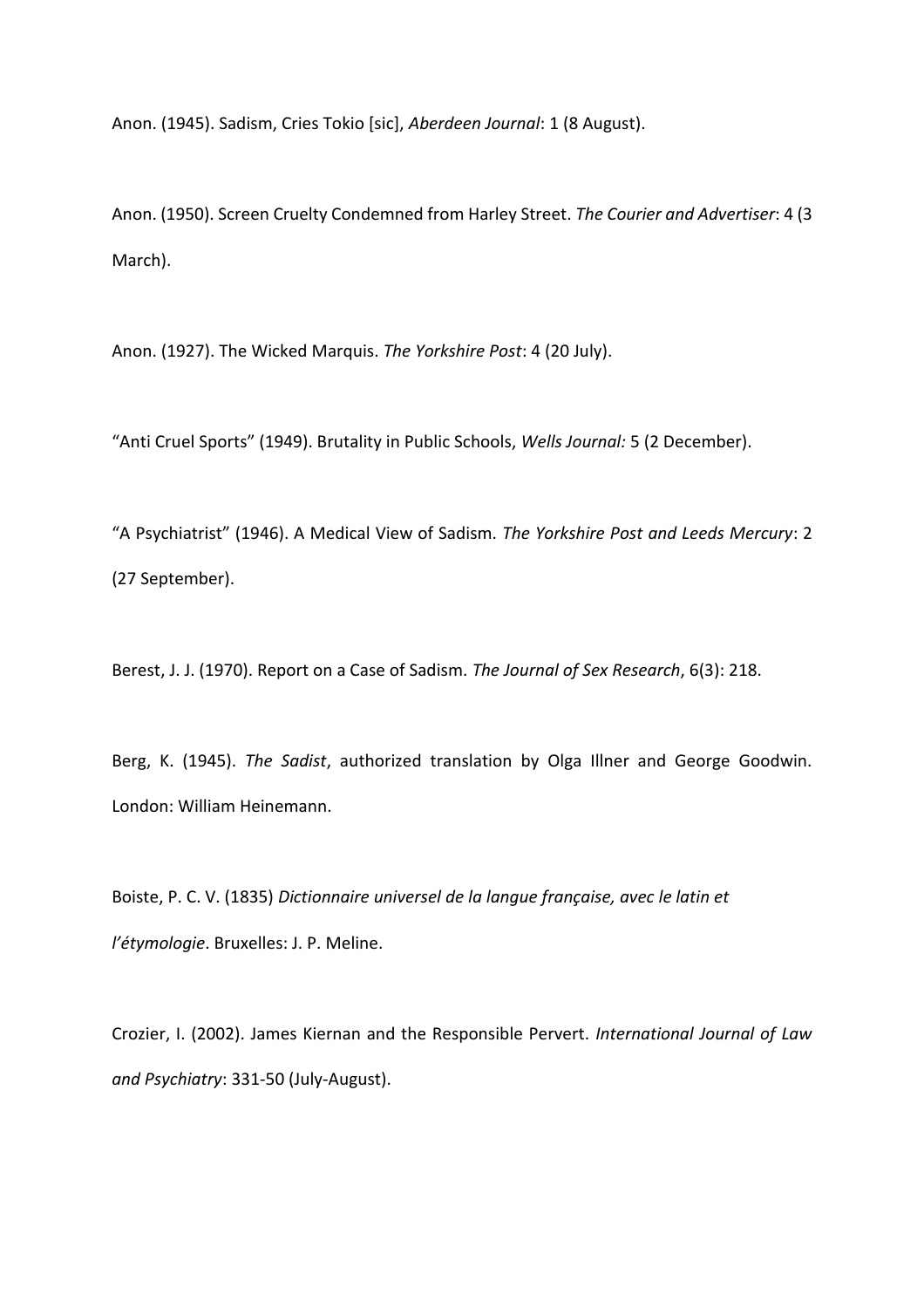Davis, C. A. (2007). *Sadistic Killers. Profiles of Pathological Predators*. Chichester: Summerdale Publishers Ltd.

Dawson, G. E. (1900). Psychic Rudiments and Morality. *The American Journal of Psychology*, 11(2): 181-224.

de Sade, M. (1795). *Philosophy in the Bedroom*, trans. Richard Sequer and Austryn Wainhouse, at [https://www.academia.edu/36049626/Marquis\\_de\\_Sade\\_-](https://www.academia.edu/36049626/Marquis_de_Sade_-_Philosophy_in_the_Bedroom_1795_) Philosophy in the Bedroom 1795.

Ellis, H. (1903). *Studies in the Psychology of Sex*, vol. 1. Philadelphia: F. A. David Co.

Forsyth, D. (1934). Religion and Science. Teaching of Modern Psychology. *The Times*: 9 (14 November).

Fowler, N. (1967). Sadist Studied in Depth by Emlyn Williams. *The Times*: 16 (8 June).

"Globe Reader" (1938). Should Children be Caned?, *The Evening News:* 2 (24 August).

Guttmacher, M. S. & Weihofen, H. (1952). *Psychiatry and the Law*. New York: W. W. Norton and Co.

Hard, S. (1955). Sadism. *Aberdeen Evening Express*: 3 (22 February).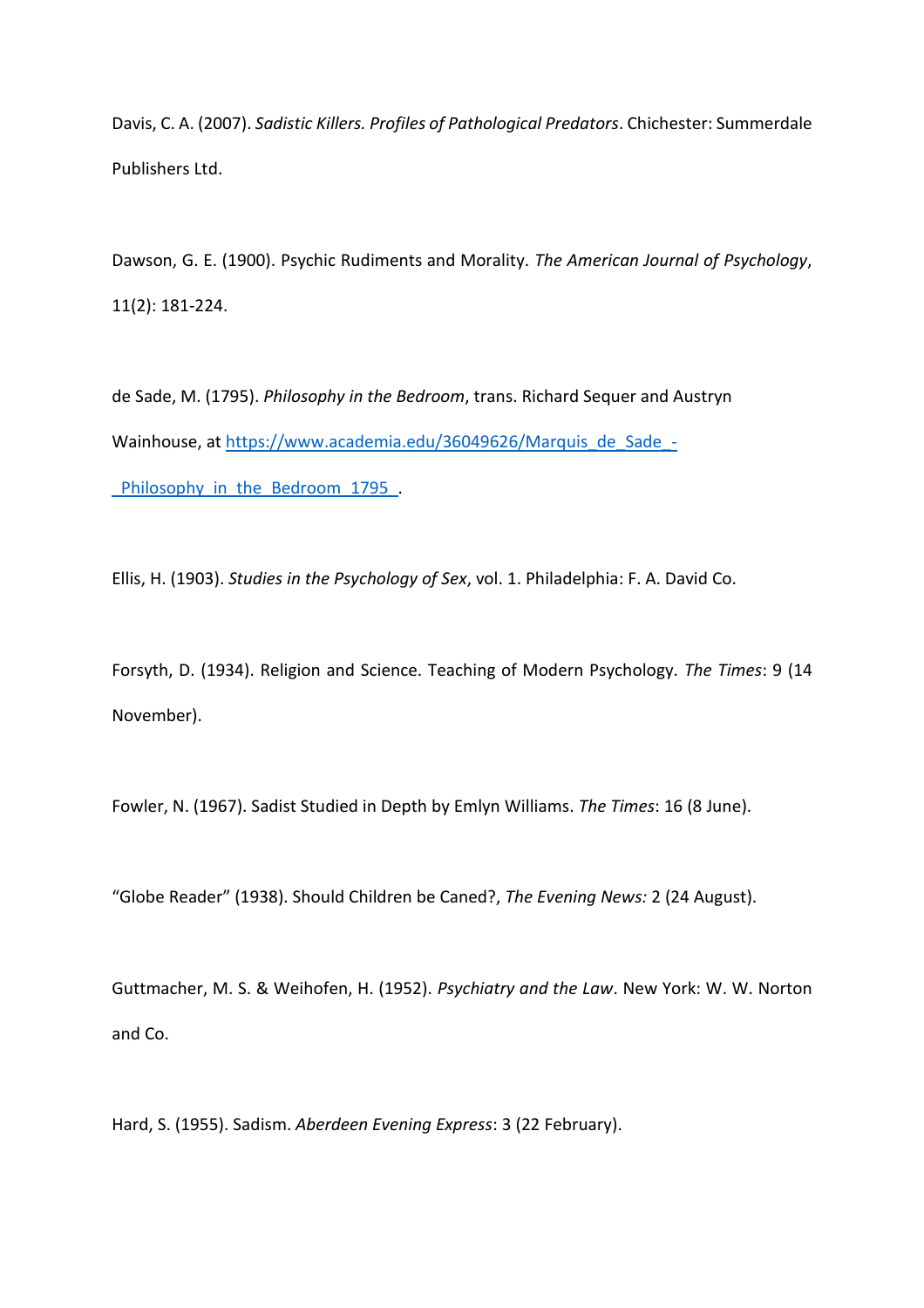Hill, P. (1961). *Portrait of a Sadist*. London: Four Square Books Ltd.

Holman, J. E. (1998). Mental Pictures and Emotional Intimacy: A Theoretical Explanation for the Sexual Sadistic Serial Murderer's Heterosexual Lifestyle, *Clinical Sociological Review*, 16(1): 23-8.

Jacoby, G. W. (1918). *The Unsound Mind and the Law. A Presentation of Forensic Psychiatry* (New York: Funk and Wagnalls Co.

Kiernan, J. (1903). Responsibility in Active Algophily. *Medicine:* 269-73 (April).

Krafft-Ebing, von R. (1894). *Psychopathia Sexualis, With Especial Reference to Contrary Sexual Instinct: A Medico-Legal Study*, authorized translation of the seventh enlarged and revised German edition by Charles Gilbert Chaddock. Philadelphia: The F. A. Davis Co.

Levin, J. (2008). *Serial Killers and Sadistic Murderers: Up Close and Personal.* New York: Prometheus Books.

Pollens, B. (1939). *The Sex Criminal*. London: Putnam.

Power, D. J. (1976). Sexual Deviation and Crime. *Medicine, Science and the Law*, 16(2): 111- 28.

Prichard, J. C. (1935). *A Treatise on Insanity*. London: The Author.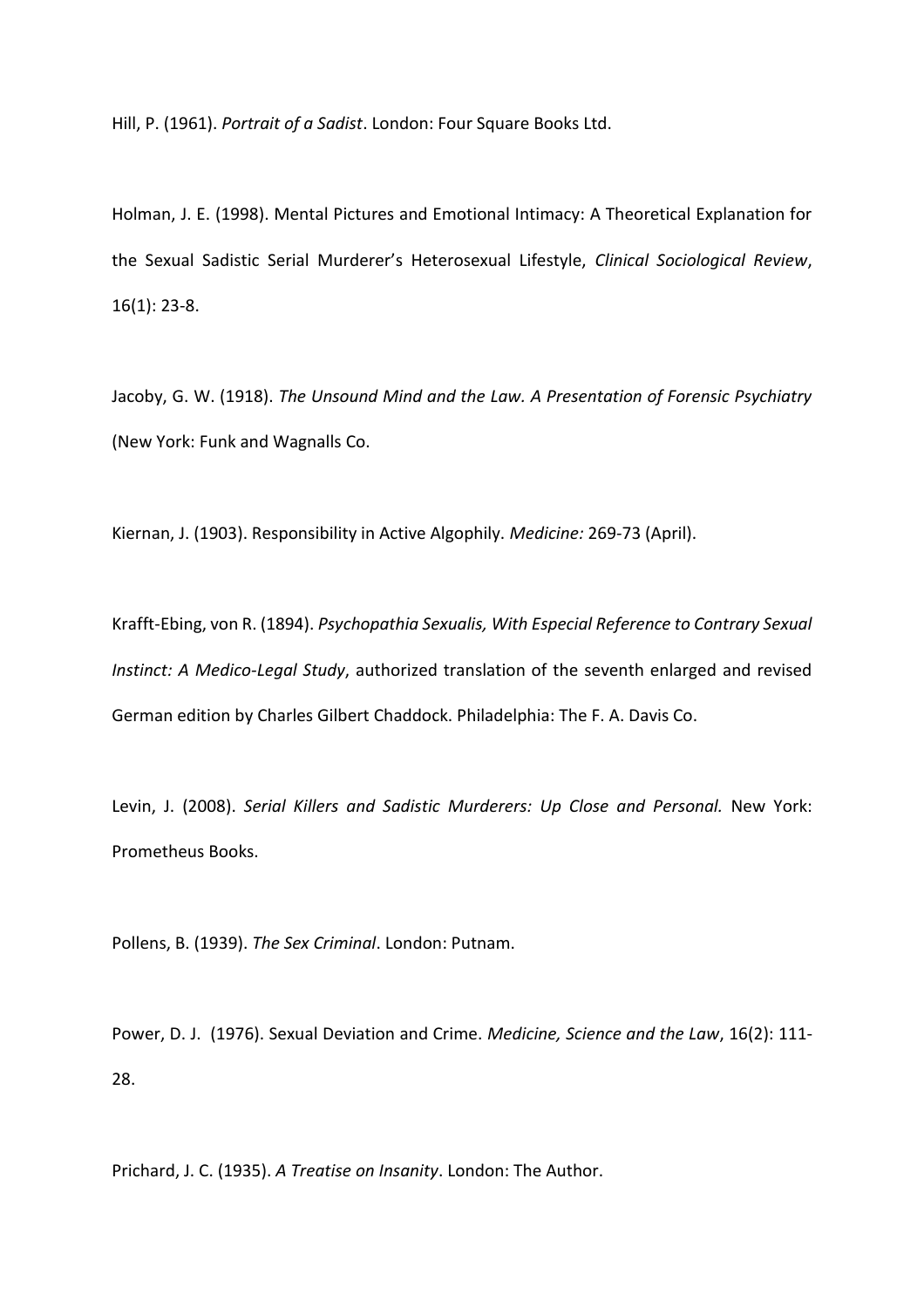Riddell, W. R. (1924). A Case of Supposed Sadism. *Journal of the American Institute of Criminal Law and Criminology,* 15(1): 32-41.

Smith, S. (1940). *Forensic Medicine. A Text-Book for Students and Practitioners*, 7th ed. London: J & A Churchill.

Smith, S. (1955). *Forensic Medicine. A Text-Book for Students and Practitioners*, 10<sup>th</sup> ed. London: J & A Churchill.

Stevens, H. C. (1912). Review. *Journal of the American Institute of Criminal Law and Criminology*, 3(4): 652-53 (November).

Still, G. F. (1934). Religion and Science. The Psychology of Christianity. *The Times:* 8 (17 November).

Stone, M. H. (2010). Sexual Sadism: A Portrait of Evil. *Journal of the American Academy of Psychoanalysis and Dynamic Psychiatry*, 38(1): 133-57.

Wertham, F. (1954). *Seduction of the Innocent*. New York: Rinehart and Co.

Zilboorg, G. (1955). A Step Toward Enlightened Justice. *The University of Chicago Law Review,*  22(2): 331-35.